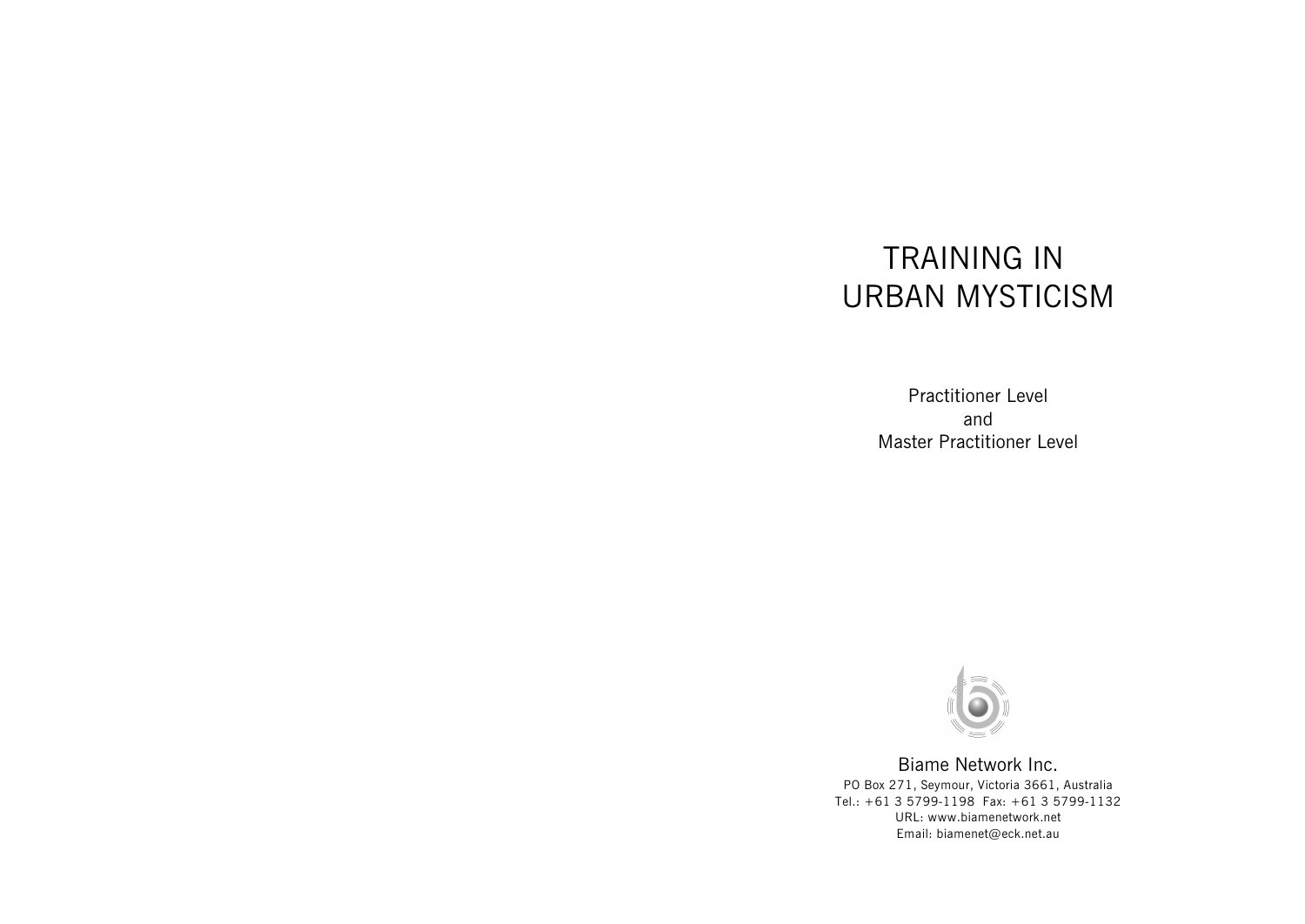First published in Australia by Biame Network Inc., November 2005

Copyright © Biame Network Inc., 2005

The author asserts his moral rights in the work throughout the world without waiver.

All rights reserved.

No part of this publication may be reproduced, stored in a retrieval system, or transmitted, in any form or by any means (electronic or mechanical, through reprography, digital transmission, recording or otherwise) without the prior permission in writing of the publisher, nor be otherwise circulated in any form of binding or cover other than that in which it is published and without similar condition including this condition being imposed on a subsequent purchaser.

Produced by Biame Network, Seymour, Australia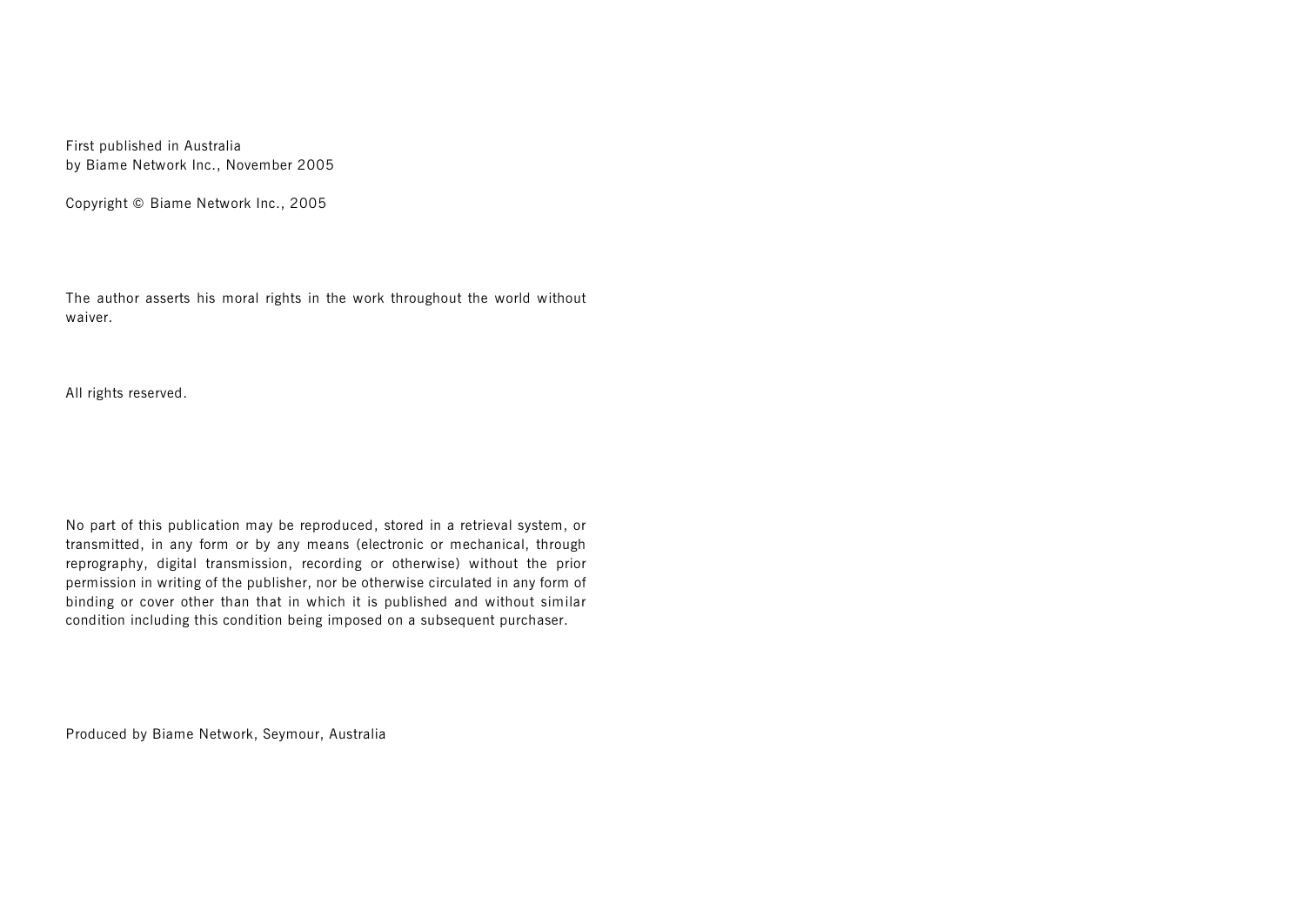# TABLE OF CONTENTS

| GENERAL INFORMATION1 |  |
|----------------------|--|
|                      |  |

| BRIEF DESCRIPTION OF THE PROGRAM. 4                                                    |  |
|----------------------------------------------------------------------------------------|--|
|                                                                                        |  |
|                                                                                        |  |
| Membership Requirements, Fees and Other Expenses 4                                     |  |
|                                                                                        |  |
| $Testing/Assessment. \ldots \ldots \ldots \ldots \ldots \ldots \ldots \ldots \ldots 6$ |  |
|                                                                                        |  |
| MASTERHOOD, MASTERY AND MASTERS. 7                                                     |  |
|                                                                                        |  |
| RESPONSIBILITIES AND ORIENTATIONS. 11                                                  |  |
|                                                                                        |  |

# PRACTITIONER TRAINING. ..................... 14

| Inner Awakening. $\ldots \ldots \ldots \ldots \ldots \ldots \ldots \ldots \ldots \ldots \ldots 15$ |
|----------------------------------------------------------------------------------------------------|
|                                                                                                    |
|                                                                                                    |
|                                                                                                    |

# MASTER PRACTITIONER TRAINING.............. 18

| Analogous to Personal Growth 19 |
|---------------------------------|
|                                 |
|                                 |
| REALISING MASTERHOOD. 22        |
|                                 |

| STREAMS OF TRAINING 24<br>Specific Requirements 26             |  |
|----------------------------------------------------------------|--|
|                                                                |  |
| TERMINATING THE TRAINING 28                                    |  |
| APPENDIX A: Practitioner Training Required Learning 29         |  |
| RECORDED MEDITATIONS 31                                        |  |
| APPENDIX B: Master Practitioner Training Required Learning. 33 |  |
|                                                                |  |
|                                                                |  |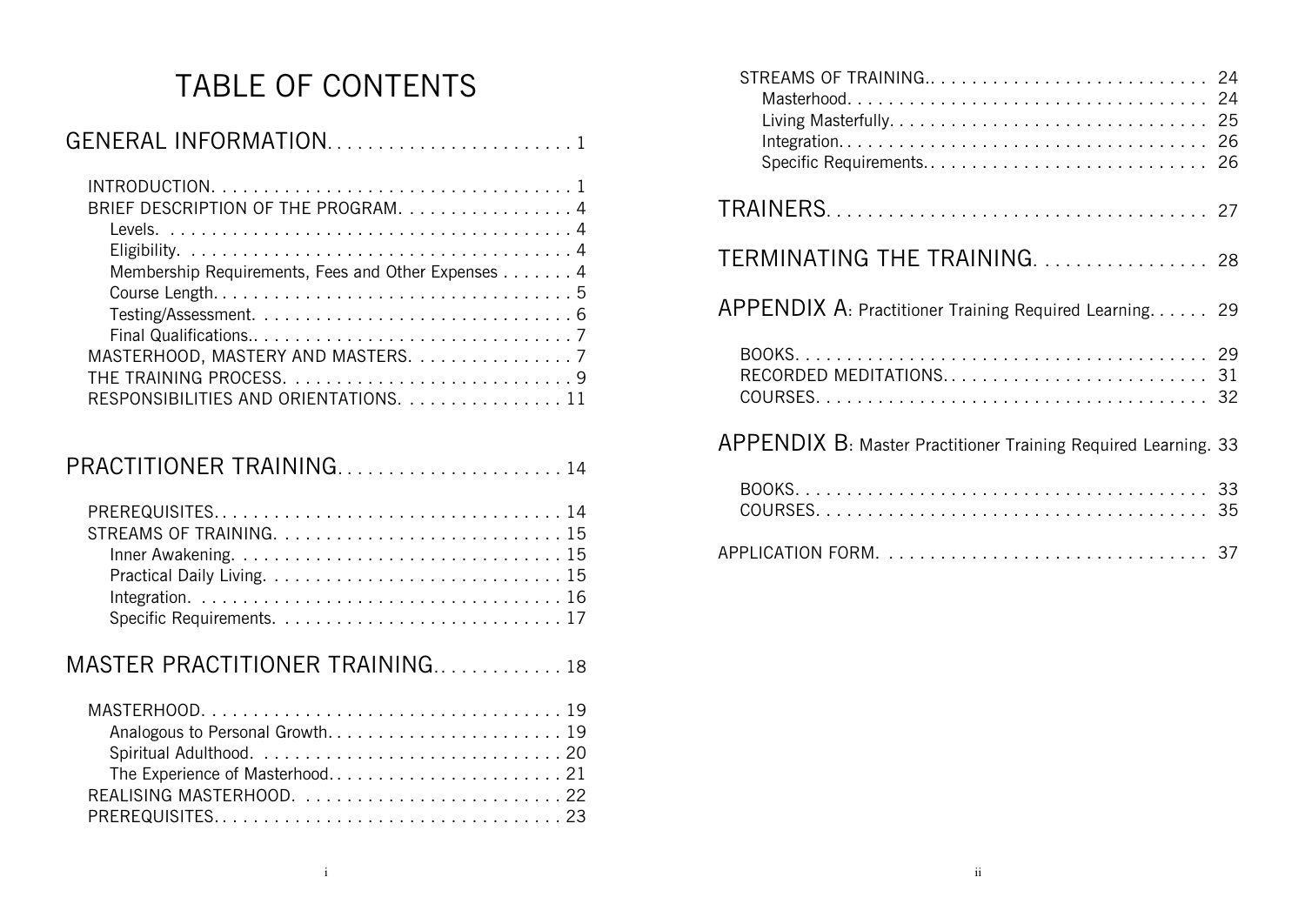# **GENERAL INFORMATION**

#### **INTRODUCTION**

Biame Network offers training in *Urban Mysticism*. This is a practical form of spirituality that helps people to realise Oneness with the Divine (with God) while they continue to live in the everyday world. All eras of history have seen mystical practices developed and tested by committed people in a wide variety of spiritual, shamanic, religious, lay and other contexts; and countless approaches and methods of realising the Divine have been available through thousands of years.

The modern era is similar to these other eras in that there are large numbers of people throughout the world today who engage in a wide range of spiritual practices with dedication and commitment. At the same time, there is a wonderful and marked difference in this era. More people have more access to effective practices and to highly evolved spiritual teachers, masters and mentors now than ever before. Partly this is because, with the massive increase in population, there are so many more people in the world now, and partly it is to do with the greater number of spiritual guides who are very much more accessible than previously. Also, what was once kept strictly secret is now available to a degree unheard of in the past. Virtually anyone with an Internet connection, for example, can now gain access to esoteric teachings long guarded and kept out of the view of untrained eyes, not to mention the vast libraries of books now available on many facets of spiritual life.

*Urban Mysticism* grew in this modern context from two main roots. The first was a collection of ancient spiritual orientations and practices from the East as they still exist in the world of today. The second was a collection of modern practices used in the West, many of which were developed and evolved further by Ken and Elizabeth Mellor, the founders of Biame Network. As a result, *Urban Mysticism* is a variant of some long-established approaches and has many practices and orientations in common with them. It is also a partial outgrowth of the modern era's personal growth and development technologies as they were practised in the West from the early 1960s onwards.

What is taught in the training program came from what the Mellors and others they have trained have used during their own spiritual unfolding. Ken and Elizabeth were trained through a series of apprenticeships with several highly realised Masters, each of whom initiated them into the orientations of their different spiritual lineages. These sequential apprenticeships have lasted a total of more than thirty years at the point of writing (2005). Combining the practices the Mellors had learnt from both East and West, they discovered a ready integration of the two that kept the integrity of each and led to new and exciting practices well suited to today's conditions and consciousness. So their approach is both similar to what they learnt and different from it.

In fact, it is the way that *Urban Mysticism* is geared to people who are living now that significantly distinguishes it from some older approaches to high-level spiritual awakening. This was a natural result of the way it was developed in the midst of modern life, for the people of today, by people of today. Also one of its major assets, its ready application to life as it is now lived, means that it can contribute greatly to the vast number of spiritually needy people who now live in urban settings. And without an approach like this, many people would simply miss out.

We simply do not have many real opportunities to withdraw from the distractions and stimulations of ordinary life, as was extolled in the past by spiritual practitioners. In addition to the pressures of life making this very difficult, the expanding world population has produced an increasing scarcity of places suitable for sequestering ourselves in small groups or for living in complete isolation. Of course, this is not to say that past practice was not helpful. There were some distinct advantages when living in spiritual or religious communities in which everyone was at least nominally pursuing spiritual goals, or when living in isolation so that other people only minimally impinged and distracted spiritual enthusiasts from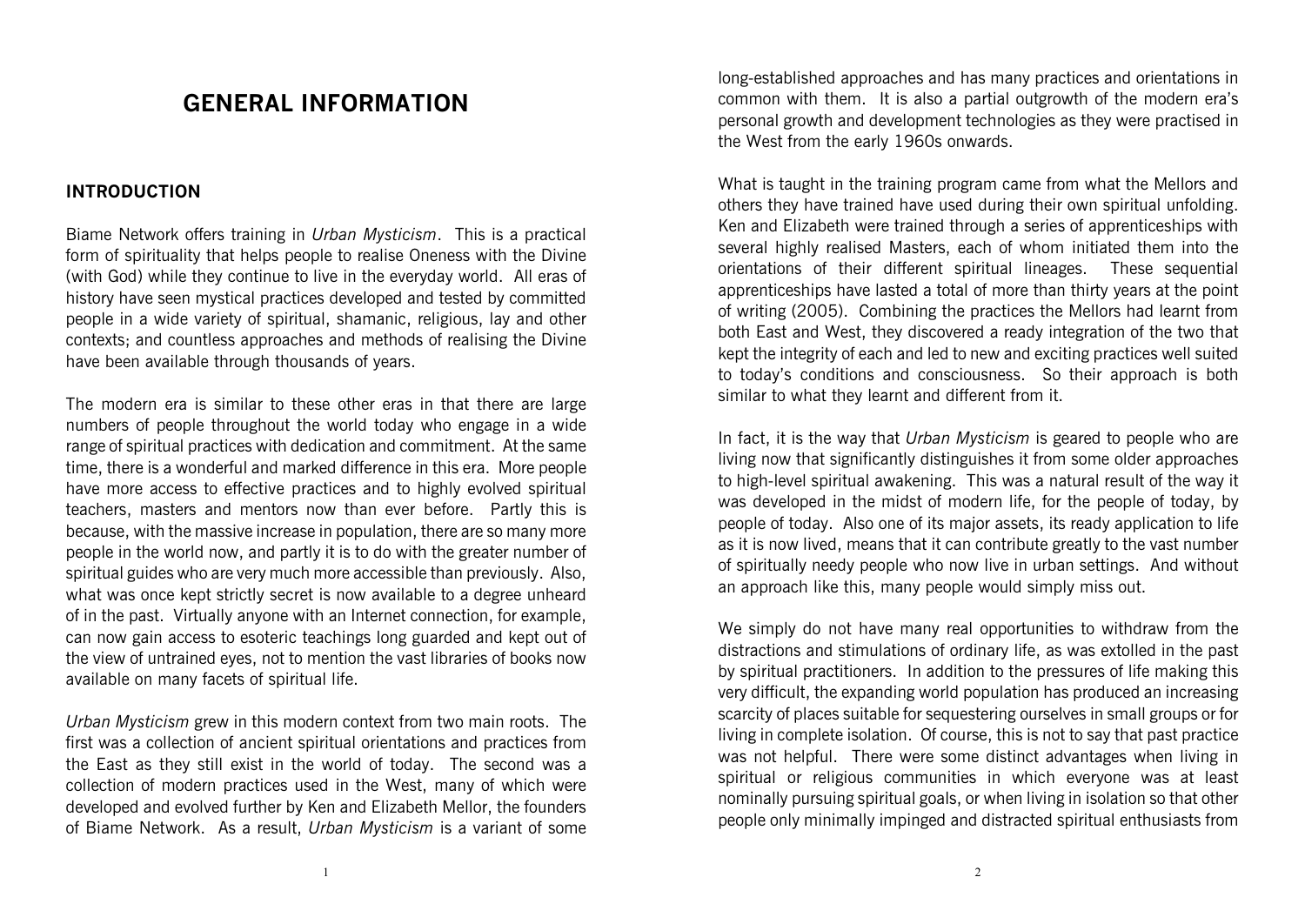their dedication. Even back then, however, living like this was only viable for the very few. Fortunately, the Network's approach does not involve withdrawing.

*Urban Mysticism* helps to meet the needs of people who, in the modern world, share the planet with billions of others. Instead of avoiding exposure to life's ups and downs, its practitioners are encouraged to embrace all of life. They learn how to make the most of every experience in ways that enliven and expand their direct knowing of Divinity. At the same time, like the spiritual aspirants of old, those learning the principles and practices of *Urban Mysticism* still aspire to completing the quest of quests, that is, to realising complete Oneness with the Divine. The important contrast is, however, that they learn to do this in the midst of the hustle and bustle of worldly living, in the midst of family life and work life and while dealing with the many other demands of living in urban environments.

The way urban mystics live involves actively seeking out the raw stimulation of life 'in the world' and, in the process, learning to harness all experience from the mundane to the extreme. By learning to embrace and to live completely the experience of each moment, their worldliness will be transformed and transmuted so they realise states of awakening so profound as to enable these practitioners to experience the Infinite directly. As they persist, they can increasingly become transformed into living vessels of the Divine, or into people who act as portals that are fully integrated into the usually hidden threshold between the Divine and worldly life. As they are transformed, their very presence with others will increasingly catalyse Awakening in those others. Also, their increasing saturation by the wonders of Transcendent Reality will expand progressively until they are at One with the Infinite, know Complete Awakening – and realise Enlightenment.

These words hold wonderful promise for anyone who reads them. What they show us is what is actually possible, what the stirring melody is underlying their refrain, what we feel bubbling inside us as something once dormant presses for attention, what sweetness and nectarian

delights we sense await us. What they tell us is truly awe inspiring Yet these words are trivial and inadequate when charged with the task of describing such Sublime, Blissful, Peaceful, Wondrous States of Being. And how extraordinary that using the simple practices of *Urban Mysticism* enable us to cultivate these States when we are, for example, at the kitchen sink, driving the car, doing our work, talking to people, sweeping the floors – and, even when we are engaged in its spiritual practices.

#### **BRIEF DESCRIPTION OF THE PROGRAM**

The purpose of Biame Network's training program is make available practices and techniques that can promote the above outcomes.

#### **Levels**

The program has two levels:

- *Practitioner Training*, and
- *Master Practitioner Training*.

The requirements of each level are presented later in this document.

#### **Eligibility**

Anyone is eligible to apply to join the *practitioner training*. Acceptance is decided on an assessment of and each applicant's capacities to undertake the training and his or her enthusiasm for and commitment to the purposes and methods of the training.

Only trainees who have successfully completed the practitioner training are eligible to join the *master practitioner training*.

#### **Membership Requirements, Fees and Other Expenses**

All trainees must be members of Biame Network Inc. and they must also apply to join the training program.

Membership and participation in the training program each involves paying annual fees: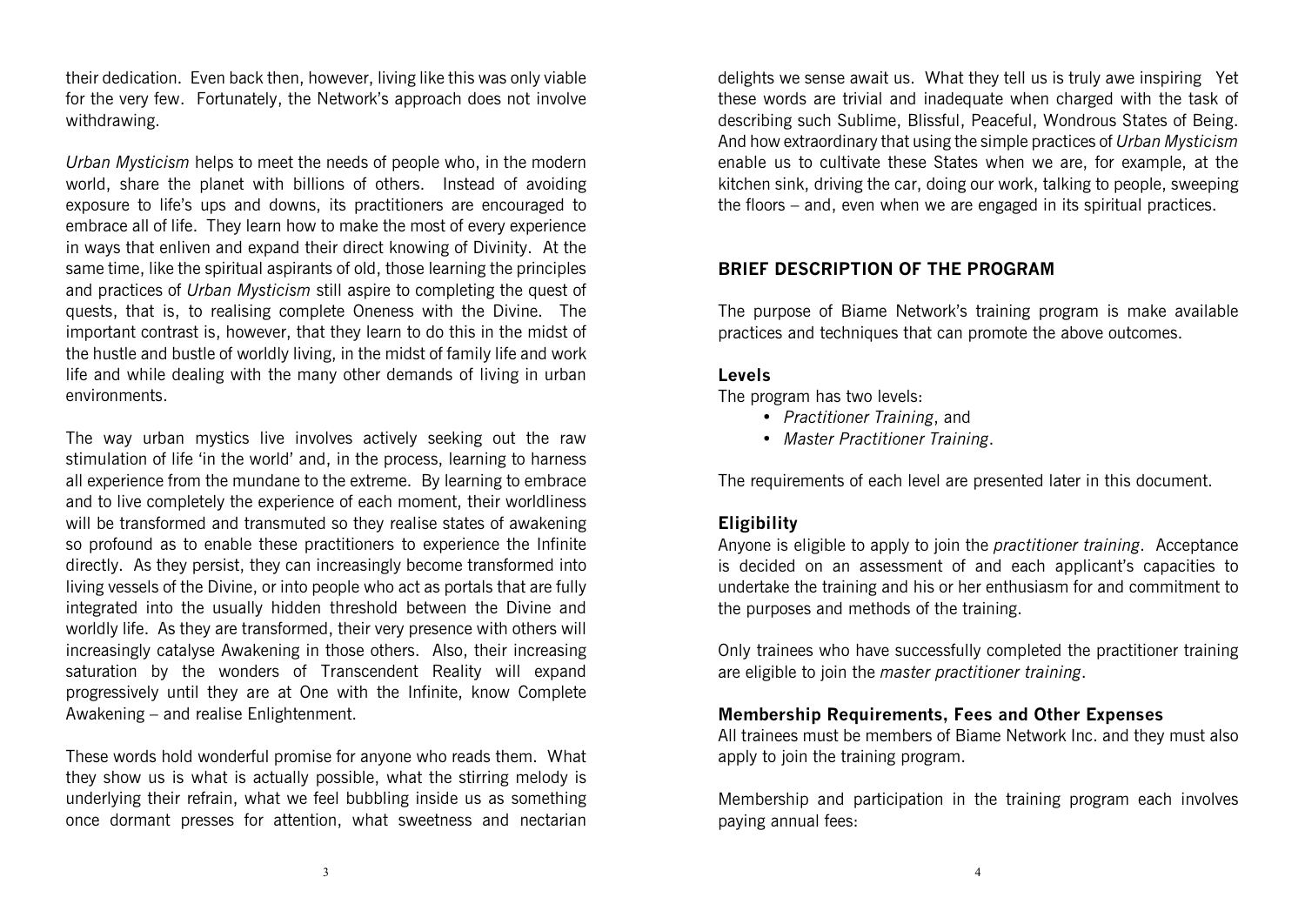- *membership fees* are levied each March or September (those joining from January to June will pay their fees in March; those joining from July to December will pay in September)
- *training fees* are levied each January for all trainees.

Other expenses relate to:

- attendance at workshops and other designated courses,
- participating in regular teleconferences,
- engaging in sessions with a personal mentor (if available), and
- the purchase of teaching materials that are part of the program.

All trainees, as members of the Network, receive a 10% reduction on most workshop fees and some of the teaching and other materials available from the Network.

#### **Course Length**

The time taken to complete the training program varies, because the training process is open-ended. In other words, there is no set period for each level. This is unlike many, perhaps most, training programs, in which trainees know in advance when they will finish, assuming, of course, that they pass the necessary assessments involved.

The reason for this difference is that the Network's training involves developing personal mastery and personal awakening, and no time can be set in advance on how long doing so will take each trainee. Mastery and awakening are to do with personal growth, development and evolution, not simply learning about a subject or learning specific skill sets. So, the training will take as long as it takes, which, by the way, is very like the learning everyone needs to do as a normal part of life: How long does it take to learn maturity and wisdom, for example? All the same, trainees can be assured that the trainers are committed to helping them as much as they can to meet the program requirements as soon as feasible.

The training at each level involves three important areas:

- the mastery of certain practices
- personal growth and awakening, and

• the integration of the required learning into the everyday lives of trainees.

You will find descriptions and lists of some of the requirement in the discussions of the practitioner and the master practitioner training below. More information is also available in *Appendix A* and *Appendix B*.

#### **Testing/Assessment**

Assessment may involve a variety of methods: written, oral, electronic or any other means that is deemed effective and suitable by the assessors and trainers.

Assessment also involves:

- assessment of how well trainees know the information, practices, procedures, orientations and the other aspects of *Urban Mysticism* relevant to their level of training
- assessment of the degree of personal mastery trainees have realised of that material, and
- assessment of the trainee's level of integration of the learning they have done into their day-to-day lives.

We emphasise again, however, that the descriptions and lists of requirements referred to above are only part of what is necessary and that meeting the 'intangible' requirements related to personal mastery, growth and awakening, and integration, are necessary conditions for completion.

These 'intangible' requirements are described in general terms throughout this training outline. Unlike assessing factual learning, however, this learning is not easy to quantify for assessment purposes – a fact with which both trainers and trainees need to come to terms as part of the training.

An ongoing evaluation processes used throughout the training helps to clarify these 'non-quantifiable' requirements cumulatively as the training unfolds. Part of this includes trainers participating in goal-setting with trainees at the beginning of each year and a self-review at the end.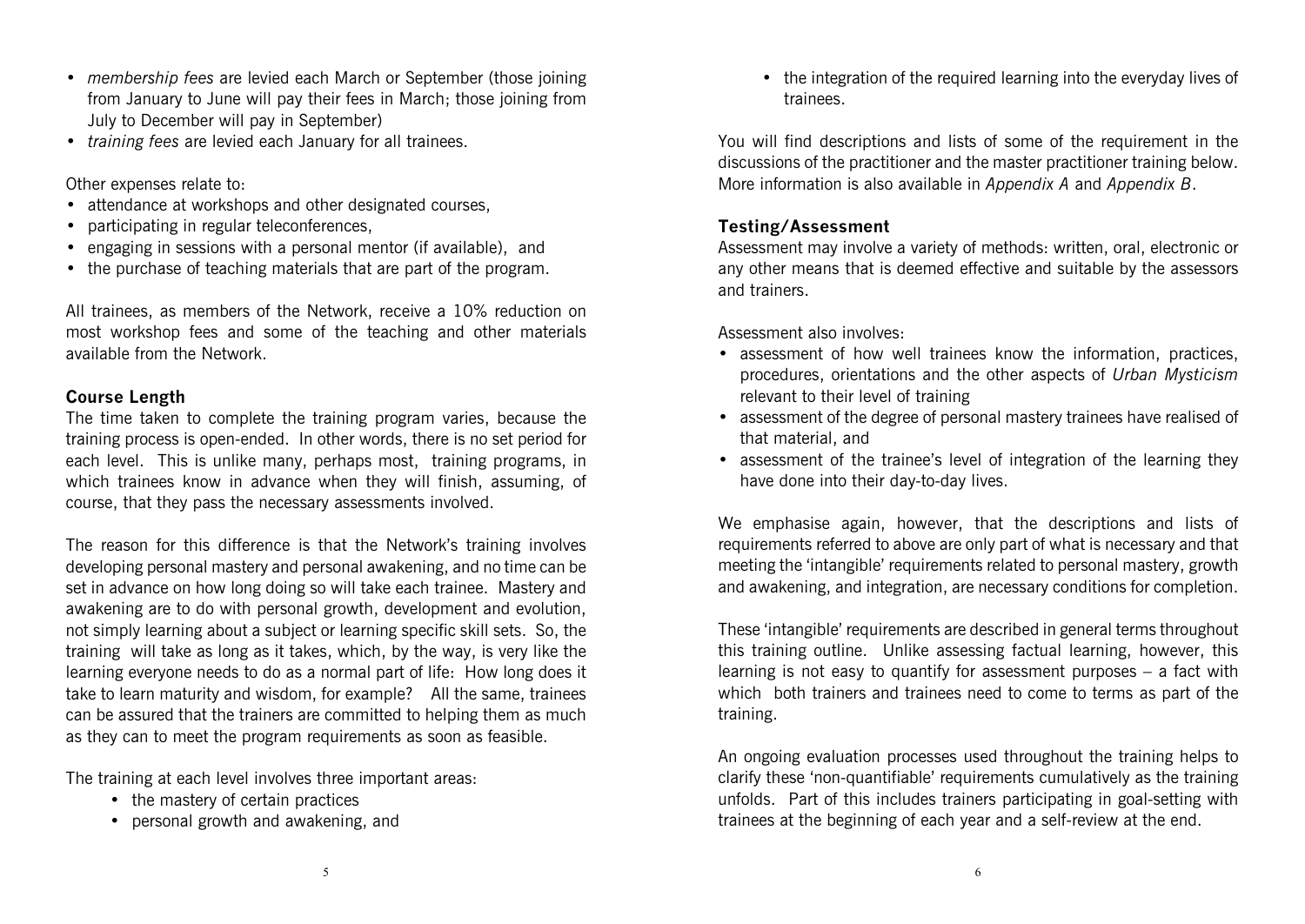#### **Final Qualifications**

A trainee who completes the practitioner training is qualified as a *Practitioner of Urban Mysticism*.

A trainee who completes the master practitioner training is qualified as a *Master of Urban Mysticism*.

Certificates are issued at the time of completion of each level.

#### **MASTERHOOD, MASTERY AND MASTERS**

Awakening to the Divine means awakening to our own inner talents and becoming superlatively competent in our use of those talents, many of which are hidden from our consciousness in the beginning. So the very nature of this training exposes trainees to the realms of:

- realising their own masterhood through
- expanding their personal mastery by
- training with masters and by
- becoming masters themselves.

The level of someone's masterhood is to do with the accumulated realisations he or she has of Transcendent Reality. Mastery refers to the accomplishments themselves, the skills and other qualities involved. Masters are the people who have mastered the practices, and they are spiritual masters to the extent that they can maintain their awareness in the Divine as they live their lives.

The Network's training is about people manifesting the fullest expression of their essential Selves in the lives they live from day to day. It is about the quintessential awakening of all latent abilities, about honouring Life and the Divine in every aspect of creation. The training is nothing to do with master-slave relationships, with gaining power over people, with abuse, with taking over other people in any way, or with fostering people's dependency. In fact, to awaken to our essential Natures means learning to honour, love, accept, respect, appreciate, and to value and welcome

everyone and every thing in the cosmos. It also means to remain continually aware of the Divine in all living creatures, all situations, all events – in all aspects of life.

Now, while lots of time, energy, dedication and practice is required to reach such 'exalted heights', the good news is that everyone is already part of the way there. All of us are masters in many areas of our lives. Every aspect of our lives in which we do what is required so routinely that we barely even notice that we are doing what we are doing, is an aspect that we have mastered and is part of our personal mastery. The activities that trainees need to master so as to embrace spiritual Masterhood will certainly involve the routine skills we use on a daily basis; for example, putting on our shoes, driving cars, eating, or opening doors. The mastery will also involve areas and activities to do with inner skills and talents; for example, our abilities to concentrate, to dissolve consciousness, to share awareness with others, to claim all that we perceive inside and outside us as parts of ourselves, or to stay for long periods in heightened states of consciousness, such as various types of *samadhi state*.

Masters in the sense in which we mostly use the word in the training program are people who, usually as a result of long-term fruitful devotion to their practices, have evolved and expanded personally to a significant degree. These are Masters of living in the world and Masters of their inner lives, too. Only people whom we are told have mastered as much as it is possible for human beings to master are called Enlightened or Fully Realised, so clearly most of us continue to walk together on the long road to get where such people are.

Masters like these have a profound affect on us, simply through their presence. We become imbued with their awakening as the energies of their highly refined consciousness saturate us and draw us to our own versions of their awakened states. These people are wonderful catalysts to our own unfolding processes of awakening, no matter how rudimentary these may be. Clearly, spending as much time as we can with people who are more awakened than we are, is a great asset and we highly recommend your doing so.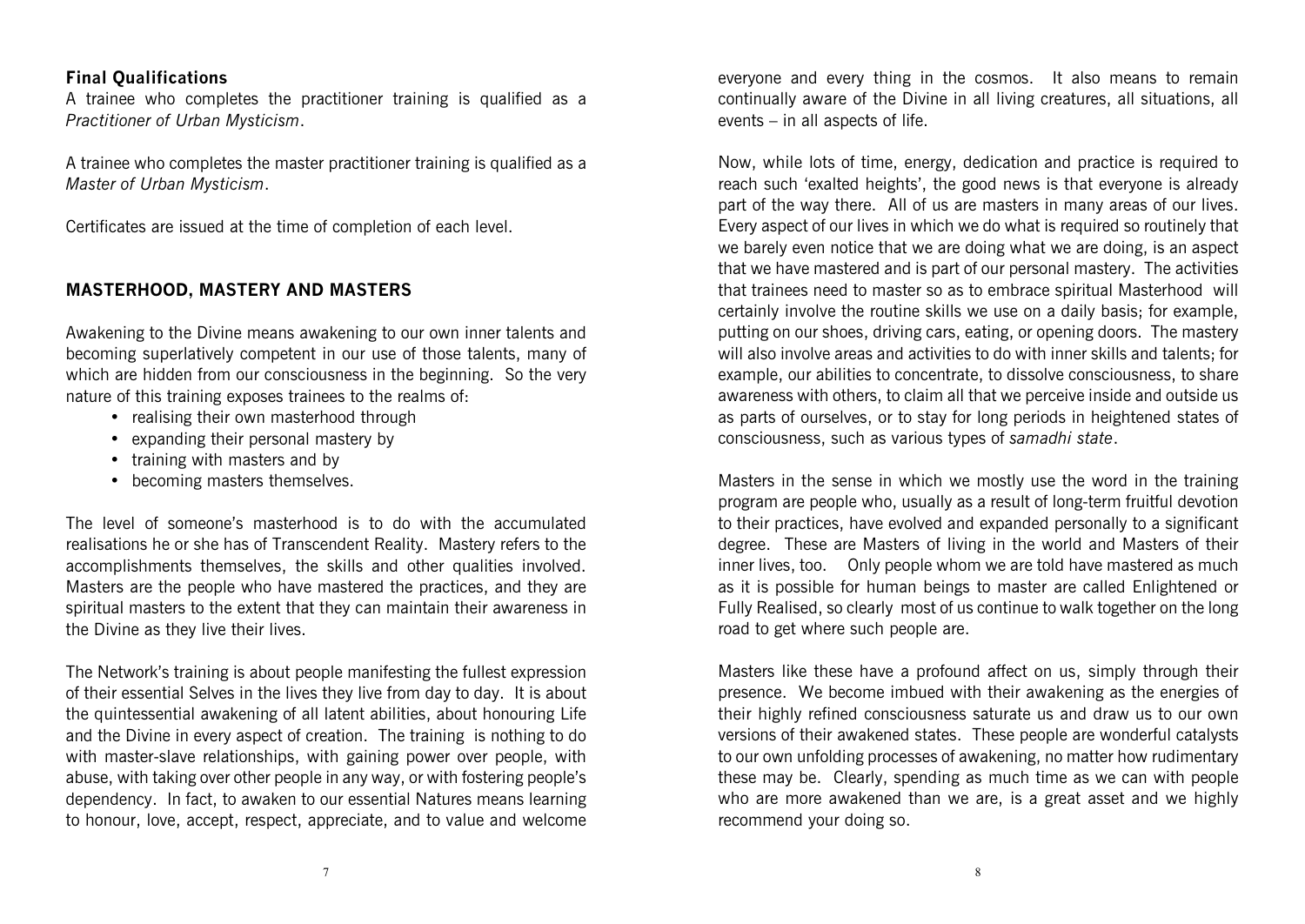The Network's training program is designed to help trainees realise the wonders of Enlightened Masterhood to whatever extent they can. It is also designed so the trainers can help trainees with the processes involved by offering assistance as fellow travellers who have experiences, accomplishments and personal mastery that may assist trainees with the awakening processes in which they are engaged. To this end, the program is designed to make a definite contribution to a profound unfolding, development and evolution in the lives of all involved in it  $$ trainees and trainers alike.

#### **THE TRAINING PROCESS**

The training takes the form of an apprenticeship. The process is like learning any trade, such as plumbing, cooking, or building; or any art like music, painting or sculpture; or any performance skill like chess, *go*, *chi kung* or dancing. The important ingredient in such apprenticeships is that masters of the trades, arts or skills are managing the teaching. It is their responsibility to do this. The learning requires that apprentices completely master the unique processes involved in their areas. The way they do this is to learn alongside their masters as they practise the trade, art or skill. Doing so enables trainees to imbibe the necessary learning directly from their masters who make themselves available to trainees for this purpose. The final outcome for well-trained apprentices is for them to have so integrated their learning that they are living embodiments of what they have learnt, people who show their mastery in the everyday situations with which they have been trained to deal.

*Masters of Urban Mysticism* are interested and engaged in Life with all its richness. The Network's trainers are, in varying degrees, Masters in this field. None is fully realised at this stage; many are well advanced; and all have worthwhile qualities to pass on to trainees. From the beginning and throughout your training, in accord with the above outline, you would remain apprenticed informally to these trainers and this apprenticeship would be a major vehicle of your learning. With them, you can learn to live the life of an urban mystic in the everyday world.

This approach is both stimulating and challenging. The training processes can stimulate change in every aspect of your life – and generally do. Also, even though the methods the Masters will use with you are profoundly simple, encounters with them can reach to the very foundations of Being, realigning you deeply; so you can expect many challenges. No stone is left unturned and, while the Masters do not do the turning, they act as catalysts, or agents that face trainees with the need to do the turning themselves. The trainers' responsibility is to prompt you to face yourself and to support you in doing that; your responsibility is to do the facing.

Several orientations are fundamental to the training. You will be encouraged:

- to live what you learn
- to investigate what you are learning thoroughly, especially its truth and reality
- to test everything taught for accuracy and applicability to your life and the lives of others
- to integrate your learning fully into your daily life and
- to know everything you learn through direct experience.

You can 'learn about' things in many places. In this training, 'you are the lessons' and you will be learning through discovering the living experience of you. You are also the final arbiter. You are completely responsible for yourself. In other words, it is you who, for yourself, must ultimately decide the final word or view of the accuracy, relevance, usefulness, validity, value, truth and purpose of whatever you are learning. Then, having formed a view, it is you who needs to commit to this with your decisions – even if they are right and even if they are wrong. Doing so is fundamental to personal Masterhood.

Finally, the integration aspect of the training is very prominent and important, because fully realising Masterhood includes our having drawn together every aspect of our lives. The training program is designed to help provide opportunities that assist you progressively to establish this type of Oneness. All areas of life are involved in this: home, work, inner experiences, outer influences, meditation, day-to-day events, family,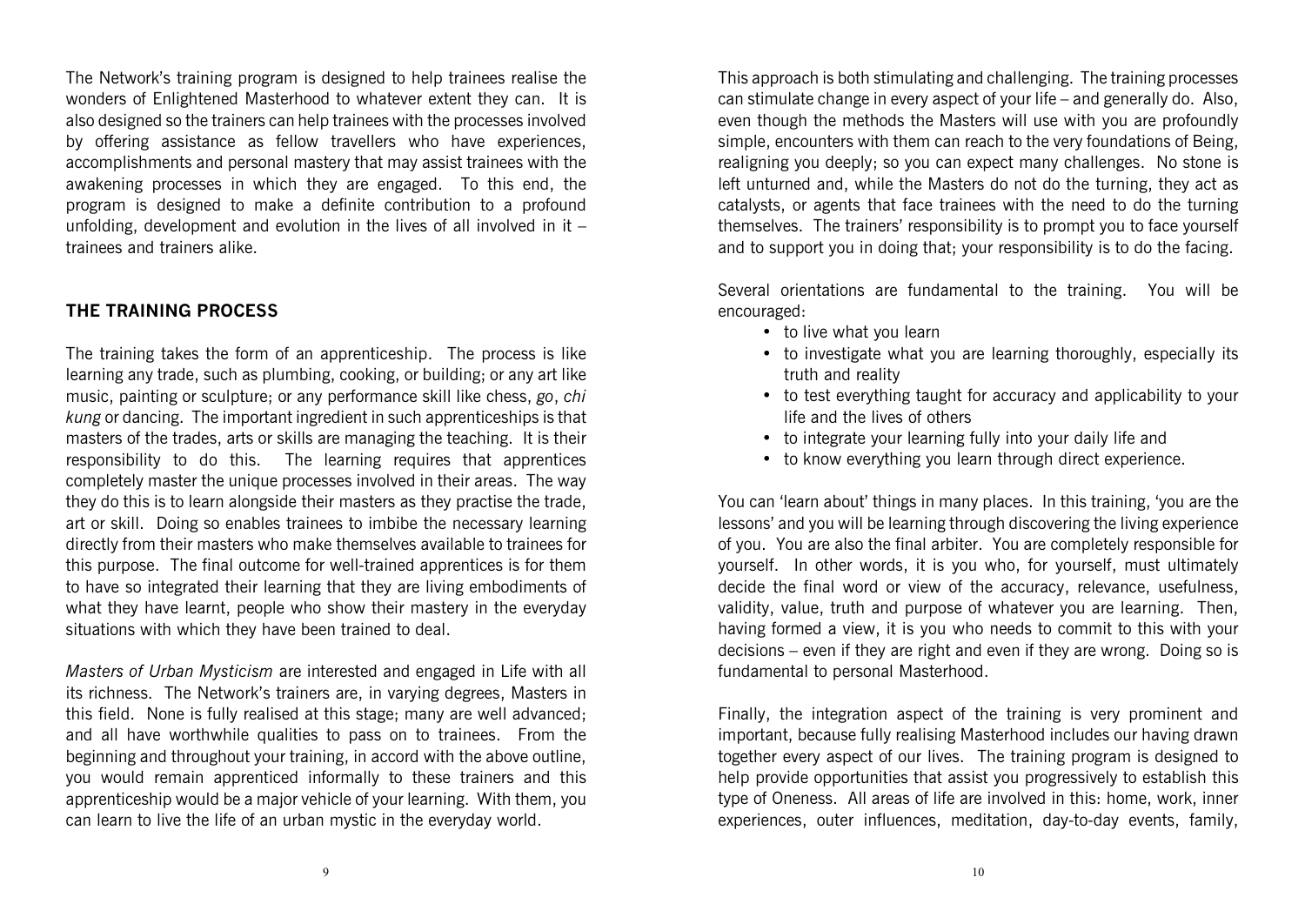friends, feelings, thoughts, personal history … As time passes, everything is increasingly brought into alignment, is integrated and realised as part of the process of seeking and establishing an enduring state of Oneness. You will be encouraged throughout to stay practical, down-to-earth, grounded and sensible. This training is part of life and is designed to enhance life with Life. Everyone is encouraged to remember this and to live accordingly so they can live in Life Itself.

#### **RESPONSIBILITIES AND ORIENTATIONS**

The Network's training is *trainee-centered*, which is in marked contrast to *trainer-centered* programs. What this means is that as a trainee:

- you will set the pace of your learning
- you are the one who will have the initiative and responsibility for your learning
- you, not others, will have to take that initiative and responsibility in order for your training to progress
- you will receive a matched response from your trainers: so the levels of your motivation, commitment, energy, involvement, activity, interest … will be matched (if practically possible) with the same levels in your trainers, and
- your trainers will match, but not exceed your levels of investment.

Also, your deepest Self and what you encounter in your day-to-day life:

- will provide the stimulus for the lessons
- will tend to determine the content of what you will learn as your awakening unfolds, and
- will be the driving power for your Awakening process.

The basic orientations of the training are designed to leave you completely responsible for all that you do and for what you get out of the process. Put another way, only you can do this training and only your commitment and involvement will determine the outcome. No one else can do any of this. Of course, the level of realisation of those with whom you learn will contribute, and hopefully will contribute significantly. However, even if your trainers are not capable of doing the job in certain areas, it is still up to you to learn what you can from them while you stay in the program.

On another matter, it is also important to realise that Masterhood is about mastery of Life, not about learning a package of subjects and skills set by your 'teachers' or the 'school' in which they work. In the Network's program, you will need to learn for yourself, to explore for yourself, to practise yourself until you have integrated and mastered what you are learning. You will even need to learn to learn from people who have not yet perfected themselves, which in itself will face you with an enduring reality in life: no one most of us knows is yet perfect, yet we can benefit from and learn with them all. This program is an opportunity for on-thejob training through which you can learn to make everyone in your life your teachers and your syllabus for the next part of your personal course in the 'Mastering of Life'.

As mentioned, this training is in marked contrast to many other forms of education that are trainer-centered. In these types of training, which are very common these days:

- the trainers or syllabuses almost entirely set the content and timing of the learning
- the trainers are often expected to take more initiative and responsibility for the trainees' learning and success than the trainees do, and
- programs are also often devised as a kind of entertainment for trainees, as if it is the job of the program to keep trainees interested, amused, diverted and occupied.

These orientations are, however, counterproductive when training for Masterhood. When learning self-mastery, all of us need to exercise great initiative and commitment, and grapple successfully with our own blockages to the Awakening process. Moreover, in terms of initiative and commitment, anyone else, trainers included, can only support our efforts. It is not, therefore, the job of trainers in the Network's program to seek to satisfy the trainees by teaching them what they want, in the ways that they want, nor to seek to produce on demand the results trainees want. The 'customer' is not always right in this 'Masterhood shop'. In this shop,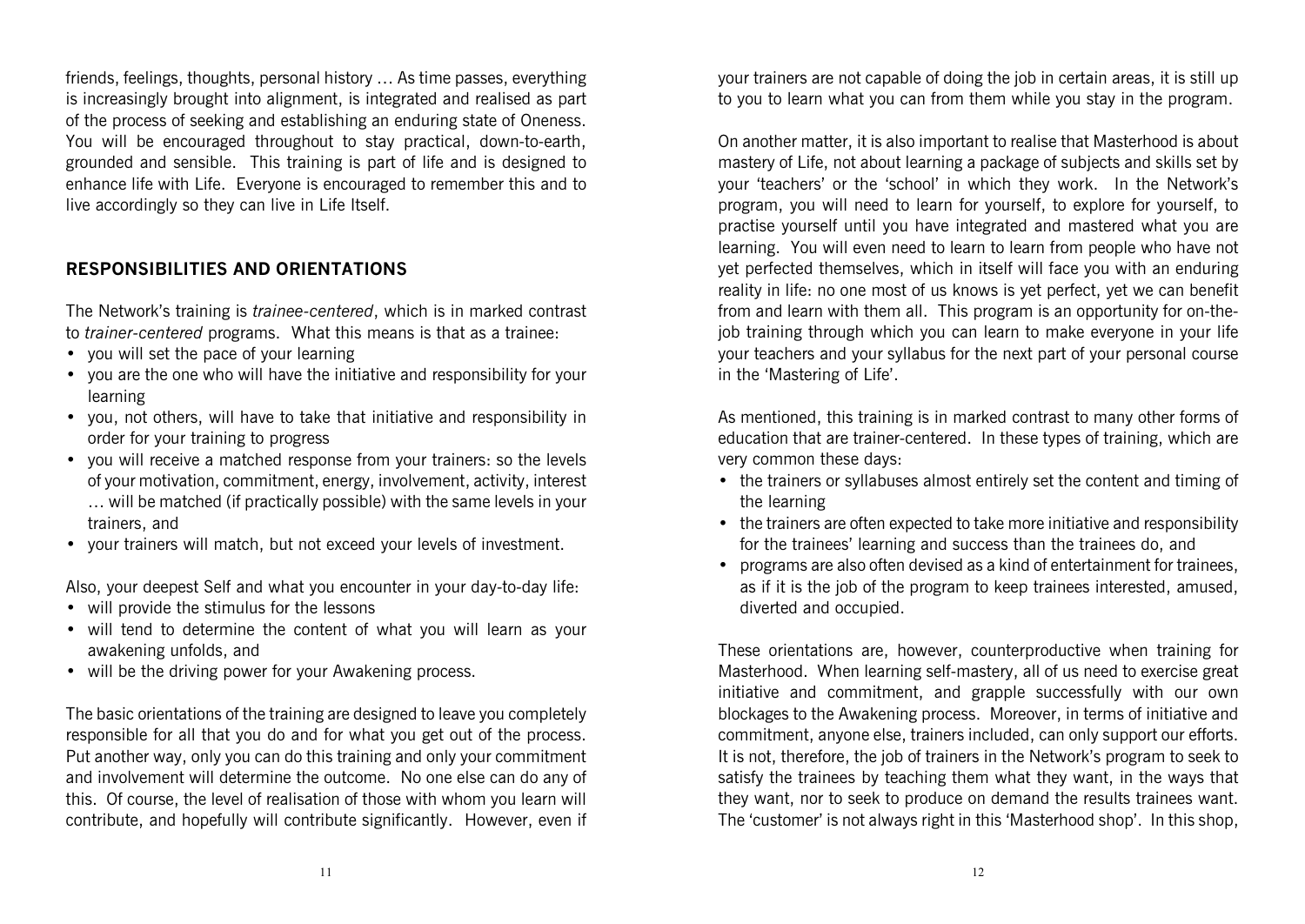customers need to seek out what is available and demonstrate that they are ready to receive what is offered. Trainers will generally remain open to the points of view of trainees; however, the requirements of the training will determine the extent to which these views modify any training offered. not simply that trainees hold the views they express.

The trainers in the Network's programs are chosen because they have demonstrated their capacities to do what they undertake. Some are full Masters of what they are teaching, others are Masters in training. Whatever their level of realised capacity, however, they have something to offer, which may include content in which you are interested. It will certainly include aspects of what you as a trainee will be expected to learn, to integrate into your life and to master if you wish to complete the training successfully.

And trainers have the responsibility to train. Their responsibilities include engaging with trainees to promote their learning, active teaching and modelling in their areas of accomplishment, making assessments, doing their best to clarify with trainees what is expected, discussing with and showing trainees what they need to concentrate on in order to keep progressing, and doing their best in every way to promote the learning, development and awakening of trainees.

Masters also have their Awakened consciousness to offer – the wonderful fruits of their years of practice – fruits that are delivered to trainees through direct, sustained exposure. Simply spending time with Masters provides this exposure, something that is achievable in a variety of ways: through cohabitation, visiting, talking on the telephone, meditating on the Master (though not physically with him/her), faxes, emails, text messages, letters …, any means, in fact, that brings your consciousness into actual or 'fantasised' contact with the Masters. And to repeat: in this context, too, so as to have any form of contact, trainee initiative and commitment are fundamentally important, for Masters rarely seek out trainees. Accordingly, trainees who do not seek out the Masters are very likely to miss out.

## **PRACTITIONER TRAINING**

The *Practitioner Training* is the entry level of the program. At its completion a trainee will be a *Practitioner of Urban Mysticism*.

At this basic level of the training, trainees learn the ABCs of living according to the practices of *Urban Mysticism*. The goal of undertaking this level is to learn, to integrate and to master the basic practices. This involves:

- learning the designated information, practices and strategies, including
	- learning and practising the procedures and strategies for making everyday life easier, and
	- learning and practising procedures and strategies for awakening consciousness
- using what is learnt in everyday life in order to master it experientially, and
- embracing *Urban Mysticism* as a worthwhile approach to life (perhaps amongst other approaches).

#### **PREREQUISITES**

There are three prerequisites for entering the practitioner training program:

- initiation into meditation either by Ken or Elizabeth Mellor, by others designated by them as empowered to initiate people for this purpose, or by using one of the network's initiation recordings
- membership of Biame Network (see below for the necessary application form), and
- acceptance as a trainee (see below for the necessary application form).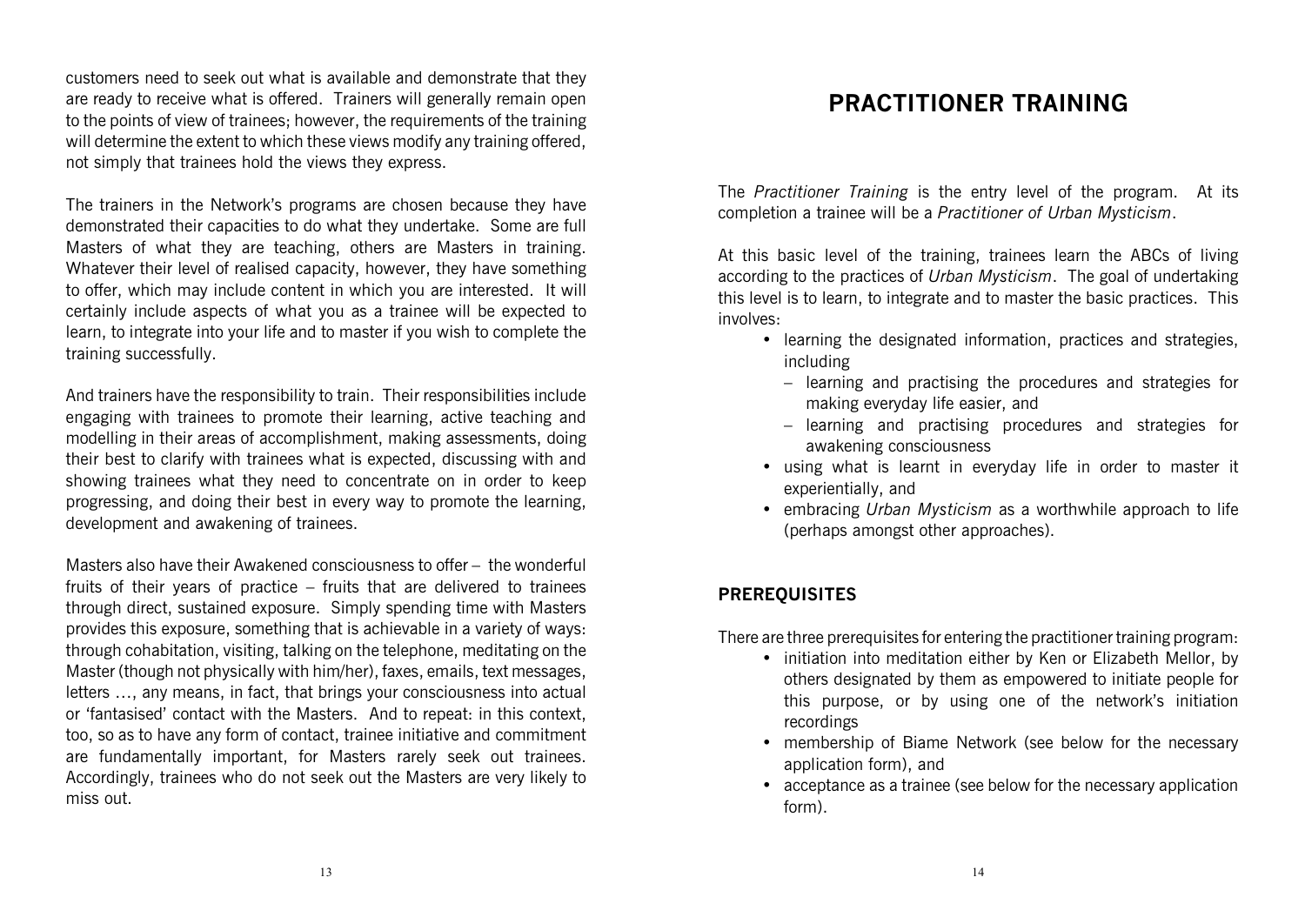#### **STREAMS OF TRAINING**

There are three streams of the training, the contents of which overlap with and enrich each other:

- inner awakening
- practical daily living, and
- integration.

#### **Inner Awakening**

This stream introduces you to basic meditative practices that promote 'inner' discovery and awareness. Beginning with your first initiation, other meditations and further initiations confirm and promote your continued progress. You will be encouraged to learn a variety of specific meditations and general meditative orientations. Developing the capacity to participate in the *samadhi* process and sustain various *samadhi* states are both required outcomes of this aspect of the training. The aim is to help you to master the processes for realising transcendence – for becoming One with 'I AM' and the Ultimate.

Inner Awakening is a fundamentally important part of the course. Also, what you realise through using the practices learned in this stream will magnify the real benefits available in the other parts of the program.

#### **Practical Daily Living**

You will be introduced to some simple, practical daily routines that promote health, vitality and satisfaction with life. These are usually of great general benefit to trainees in their everyday lives, because the practical aspects of their lives can become easier and more fulfilling by their using what they learn. Very importantly, what you learn in this stream will help you to change your day-to-day routines so that the full benefits of your meditation are available in every aspect of your life. The routines also allow and encourage the full flood of the awakened energy released in you by your meditational practices. The same routines also enable you to become a full outlet into the world for your Awakened energy.

A primary purpose of this stream is for you to master in your life the practical lessons taught. To complete this stream, you need to prove that you have mastered the learning by living what you learn every day.

#### **Integration**

The 'integration' stream of the training program is fundamental to the training process. The Network's trainers conduct it in groups or with individual trainees. The group sessions are usually called 'training groups' (if in person), or 'teleconferences' (if held on the telephone). Those aspects of training groups, teleconferences and individual sessions devoted to integration are called 'integration sessions'. These sessions are your primary way of receiving direct contact and support while you are engaged in the training program. Some opportunities are also available to establish ongoing integration sessions with designated mentors, although these may not be available to all trainees at a particular time.

Training groups, teleconferences and individual sessions may involve:

- presentations by trainers on a particular area or practice
- time to deal with general issues on how to integrate practices with everyday life, and
- answers to questions related to what is occurring in a trainee's life and how to deal with it using the practices being taught.

The central focus of integration sessions is always on the practical, day-today ways you are promoting your Awakening and Full Realisation. Also, because your worldly success is an essential part of your Full Realisation, the training is designed to support your success and to help your deal with anything that your approach that is not supporting it.

As the trainee, you have the primary responsibility for choosing the content of the integration aspects of sessions. However, from time to time, trainers may alert you to areas of your life in which they considers change would benefit you. At those times, the trainers may also make suggestions about how you could approach things differently, usually when you do not know what to do that would help.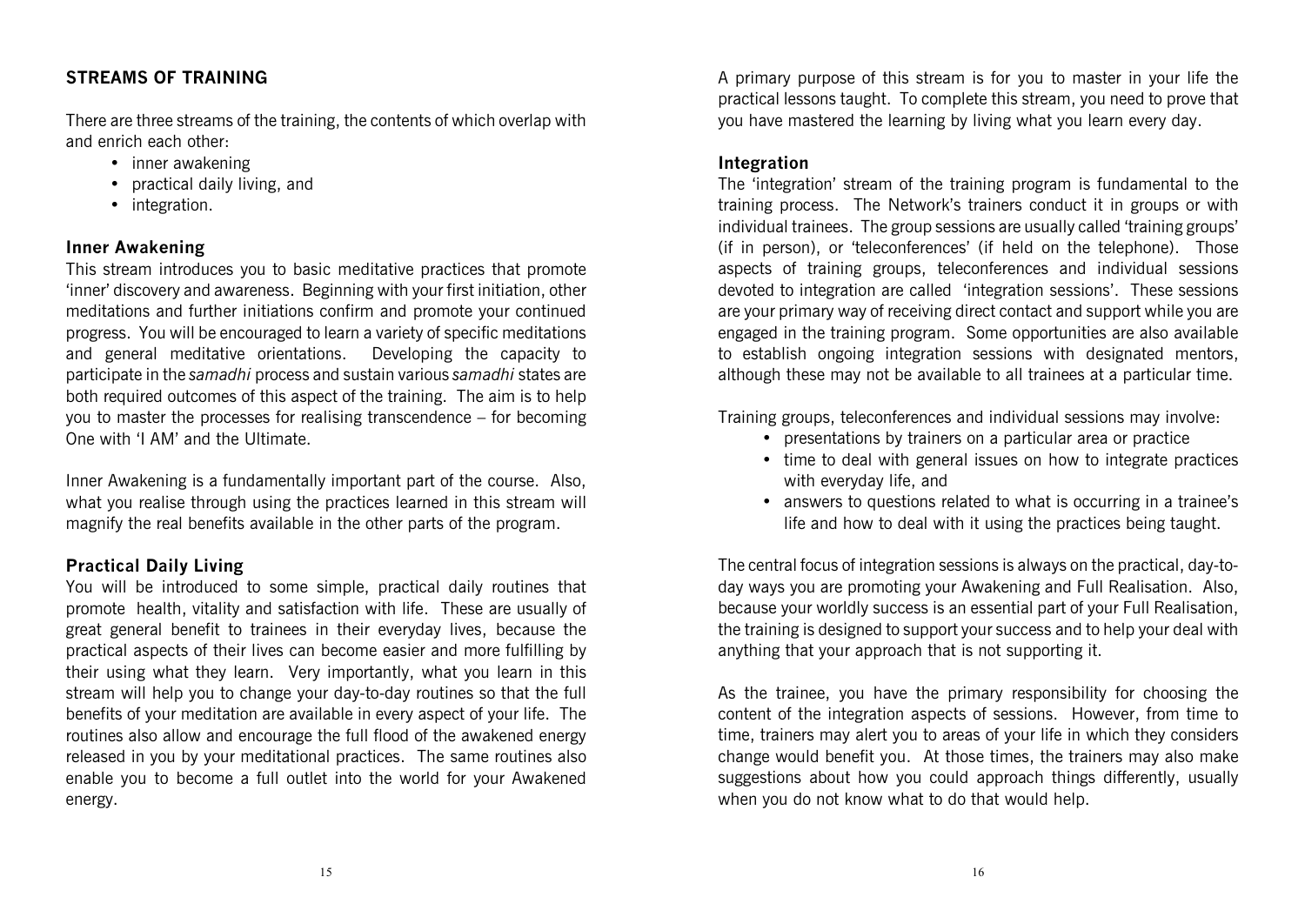During these sessions, trainers may give attention to any area of your life – anything you see that needs attention, anything you would like to discuss, anything you would feel better about changing. You do not need to restrict your attention. All of your life is part of your awakening and so a potentially useful part of discussions. So, the idea is to use these sessions as your opportunity to ask questions, to solve problems, and to learn how to deal with practical situations, issues and tasks.

Integration sessions are oriented to your developing an open, free and affirming perspective on everything you do, and to getting help in applying what you are learning in your life. The trainers will emphasize throughout, the value of living what you are learning and of being practical and effective. They will also encourage and reinforce success.

When several trainees are in one geographical area, they often have their own meetings during which they share the guidance each is receiving from the trainers. They also share their own ideas with and support each other. Many have found this particularly valuable. Some groups send questions of shared interest to the trainers and receive replies by mail, email, or through a teleconference hook-up. These groups are a particularly efficient way of promoting the learning process.

#### **Specific Requirements**

The requirements of the practitioner training are both general and specific:

- obtaining and learning the designated materials (recordings, books, courses notes, written material …)
- participating in the free eMeditation Course run through the Website
- mastering the lessons available through the Network
- attending workshops and training groups when possible
- participating in the regular teleconferences for practitioner trainees (at least 5 per year), and
- regularly attending meditation sessions in your area (depending on availability).

*See Appendix A for lists of materials.*

# **MASTER PRACTITIONER TRAINING**

The *Master Practitioner Training* is the advanced level of the training program. At its completion, a trainee will be a *Master Practitioner of Urban Mysticism*. At that point, trainees will have reached a sufficient levels of Masterhood to be able to continue the Awakening process without major reliance on others, although they may still seek out and benefit from contact with other Masters. They will be secure in the Enlightening processes they have learnt and will have realised through direct experience how their inner Selves and the Divine are guiding everything. They will also be associating with other Masters as colleagues and involved in shared activities with them.

The purpose of undertaking this level of the training is for trainees to fulfil their earlier, basic training when becoming a practitioner and to realise Masterhood in their own unique ways. The requirements of this level of the training are far more advanced and more challenging than those of the practitioner level.

The requirements include having:

- learnt designated information, practices and strategies
- practised and mastered procedures and strategies that integrate spiritual awakening into everyday life
- mastered previously learnt meditations and other spiritual practices at a much higher level and in ways that promote the highest levels of consciousness
- gone through and mastered advanced initiations that promote Awakening
- learnt to use everyday life as a prompt to Self-awareness, Selfrealisation and as a means of finding guidance on any action in the world for promoting Awakening
- mastered the practices and strategies of *Urban Mysticism*, and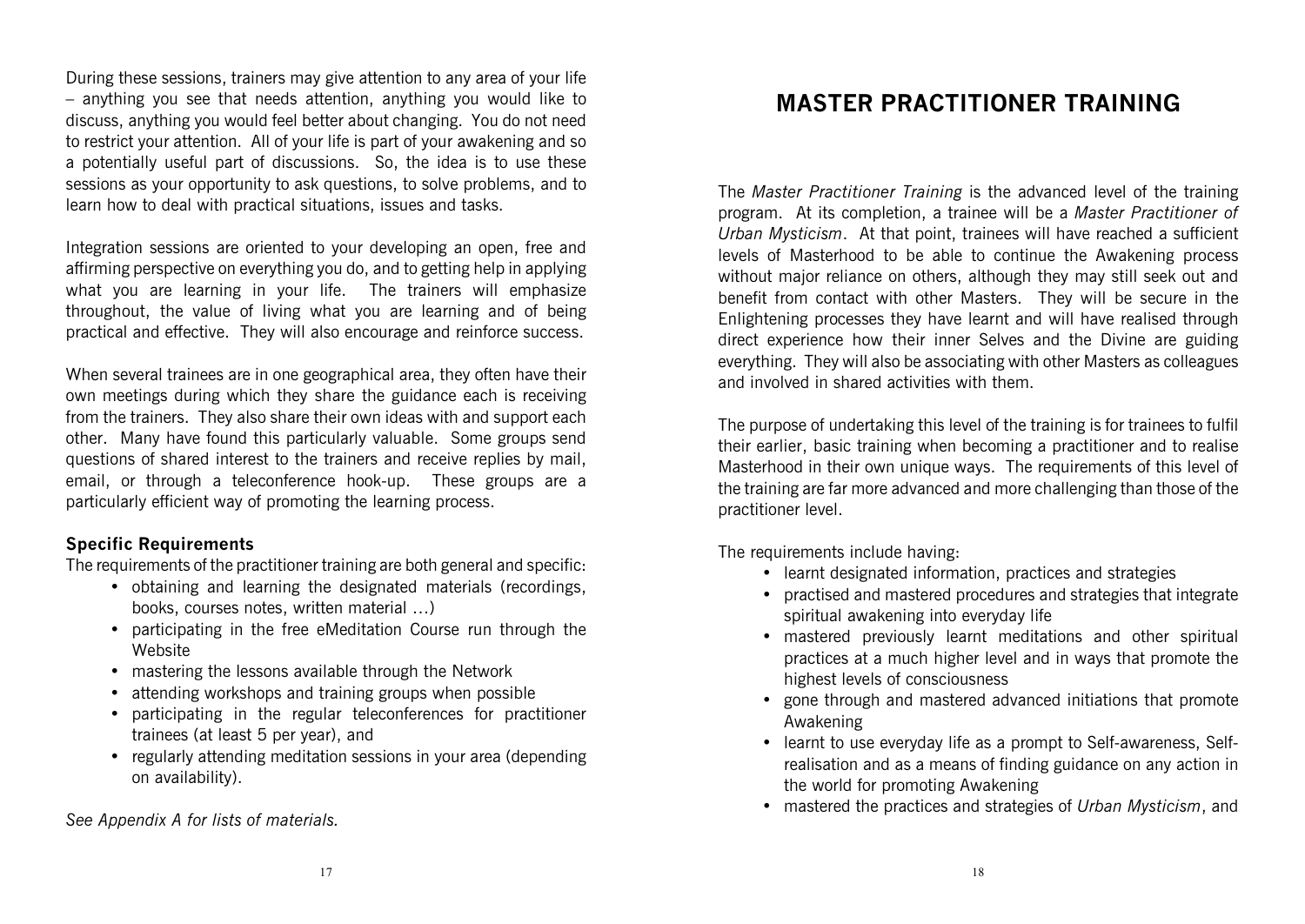• established themselves in lives that are unique expressions of the principles, practices and procedures of *Urban Mysticism*.

#### **MASTERHOOD**

As in most areas of learning, those who quest the Ultimate in personal realisation, naturally turn to experts to help them learn as quickly and as well as possible. Throughout the ages, Masters have made themselves available to help those who are genuinely committed to becoming Awakened. They contributed their unique awakening to those whom they chose to train and trained them in their own unique ways. This is a wonderful bonus for all who have had these benefits.

Before reaching this level, however, most people do not know much about what is involved and are naturally curious about what it is like to be a Master. 'What is Masterhood?', 'What is Full Realisation?' and 'What is Enlightenment?' are common questions. Unfortunately for the curious, there is no easy way to answer these questions in advance, because the descriptions that do so accurately rely on experiences that are not yet available to the questioners. Nevertheless, some attempt to answer the questions is important. Therefore, consider the following.

#### **Analogous to Personal Growth**

In worldly terms, our lives begin with conception. From that point on, an automatic, physical program is set in motion that has its own pattern, timetable and momentum. We know that the program will run its course to the end. We know that, all being well, a child will be born in about nine months, that it will be crawling, walking and talking well by certain ages, that it will be capable of going to school at a certain age, that it will go through puberty, usually somewhere between ten and fifteen years of age, and that it will reach physical adulthood at about twenty-one years of age. We also know that during this time caretakers will do much to help to develop that child and its abilities so it can live in the world with other people when it grows up.

While these physical developments take place, emotional, cognitive and other processes unfold in predictable sequences too. We see these expressed in the sequential appearance of emotional and cognitive stages of development in the growing person. If all goes well, at about the same time the person reaches physical maturity, he or she will also reach 'emotional and cognitive adulthood'. At this stage a person has developed sufficiently to live in the world, fending for himself or herself without ongoing emotional and intellectual reliance on others. In other words, the person will be able to cope with life as an autonomous adult.

Very importantly, throughout the process, the caretakers will train the children to care for themselves with a great deal of attention on teaching what later life will require of them, and will train them so that they are properly prepared by the time they have to live in the adult world.

#### **Spiritual Adulthood**

If we think of Masterhood as a kind of 'spiritual adulthood', then the unfolding sequences referred to in the normal personal development of a child apply similarly to the processes people go through in order to realise Masterhood.

Initiation is a spiritual conception, the spiritual equivalent of physical conception. Other events can act similarly, in that they can prompt an awareness of and/or linkage with the Divine that is significantly more powerful than we have experienced previously. For example, participating in some way in a birth, or in a near death or death experience often acts as a conception somewhat akin to initiation. Conception in this sense is an event that touches our consciousness with the Divine in such a way that we remain aware of it at some level – very mildly to very powerfully – in ourselves and in our lives from then on.

From the moment of this spiritual conception, an inner growing and unfolding process is accelerated. At the same time, to understand the process accurately, we need to realise that we do not become spiritually pregnant, because we are all already pregnant in a sense. All of us are already evolving and developing spiritually; so initiation, or some other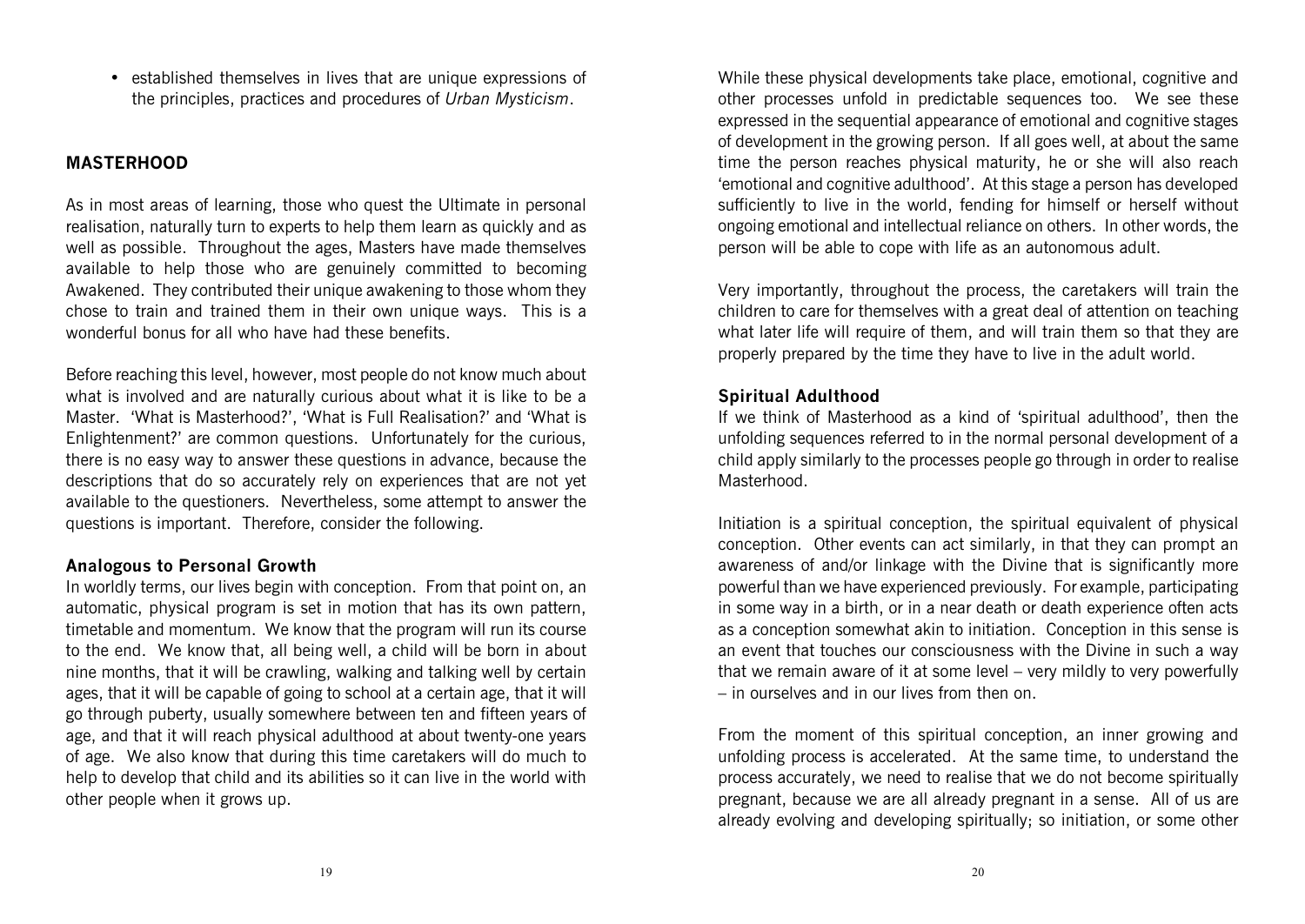form of spiritual conception, actually gives a boost to what was already underway. It does not start something completely new. Also, once given the boost, our own inherent spiritual programs then take over and run their courses much more actively than they might otherwise have done. As with our physical, emotional and cognitive development, these spiritual program have various stages through which we need to pass as we mature and develop spiritually.

Because Masters are familiar with aspects of this process, they can help to support us through those aspects with which they are familiar. They can offer advice, interrupt us when we take a wrong turning and help us to pinpoint progress as we make it. When completed, compared to our starting points, the states of Awakening we will be in are similar to the differences we can observe between children and adults. We will have grown up and have become spiritual adults. Called Masterhood, once we have realised it, we will have developed our own capacities to continue with the process of living a full spiritual life, and the capacity to continue to expand and evolve spiritually as we need to in order to fulfill our own unique purposes in life. We will have developed the capacity to live with spiritual autonomy.

And as with worldly adulthood, in which life naturally contains associations with other adults, full Masterhood involves associations with other Masters. Certain things in spiritual life are as dependent for their realisation on the presence of peers as are certain things in daily life. In daily life many outcomes depend on the joint efforts of adults, who cooperate to achieve greater purposes than those of the individual alone. It is the same among spiritual adults, or Masters.

#### **The Experience of Masterhood**

So what is Masterhood like? In answer, do your best to imagine several things. Imagine:

- still having the aliveness, expressiveness, spontaneity and openness of a child
- great clarity of perception and awareness, and enhanced understanding, love, wisdom, and personal power
- the capacity to relate to people 'Being to Being' with direct perception and understanding of all the various aspects of the sharing that occurs
- everything is different; everything has a sense of completion and fulfillment about it
- everything is the same; you are more the 'you' that you have always been, yet are not someone vastly different
- everything is much more simple, and
- complexity is a prompt for more growth, a stimulus to quest for further Enlightenment; complexity shows that the light of consciousness has not yet shone fully enough on what we think we know.

Added to all of this, the centre of life becomes 'Life Itself'. Any doing that we do, arises out of the Beings we are. We have moved from living as 'doing beings', to being the Beings we are. And we are saturated in Divine Bliss, Love, Light, Harmony, Sweetness and Fragrance as an ongoing reality.

#### **REALISING MASTERHOOD**

You will realise your own Masterhood through your own efforts – and those alone. Only you can do it. At the same time, people who have already realised aspects of their own Masterhood, or those who are Masters already, can be of great assistance. So we suggest that you associate with them as much as you can. There are many advantages. Three only are listed here.

First, simply spending time with these people is of great assistance. It is as if, in a genuine sense, their mastery rubs off on us. After being with them, we go away and are different, even when nothing overt has been done to change us. Like powerful magnets, Masters pull us towards our own expression of their realisation, simply by the fact of our being with them.

Second, many Masters have much to teach us. They know meditations, procedures, ways of doing things, techniques and strategies that can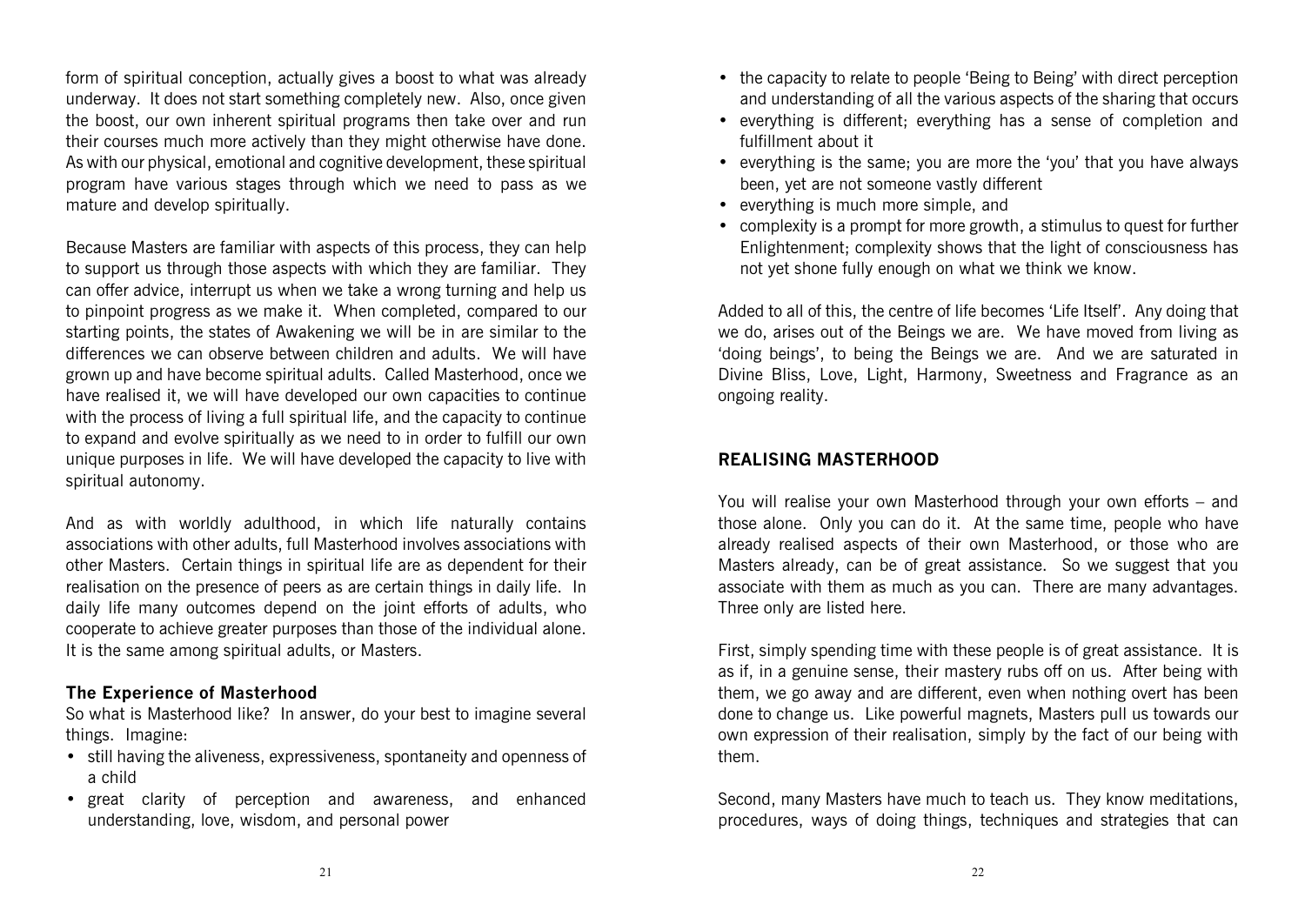make our progress much easier. Many of them are mines of information, mines rich in the pure ore of Divine Realisation.

Third, there are times during the unfolding processes when we will value assistance. This is particularly likely when we do not recognise what to do, since it is our first time on the trip. Having travelled the same road many times themselves and having accompanied others too, Masters often have good general advice, valuable specific suggestions and welcome support to offer – all of which can be profoundly awakening.

At the same time and as something of a paradox, life itself will be your greatest teacher. The events of your life are an absolute replica of what you are dealing with 'inside' you. Also, what is right at your feet, what you see 'outside' you every day of your life, what you hear, what you can touch and taste and smell as each day passes, these are your teachers. Becoming a Master involves learning how to recognise these teachers, learning how to learn from them, and learning how to change how you live so you align with the Enlightened Being in you that is pressing you to allow it to express Itself fully in your life.

The master practitioner training is organised to help trainees to have access to people at various stages of realisation who can help them in their own process. It is designed to help trainees to face life so that its lessons are clear to them, so that they learn from those lessons, and so that they become Enlightened and Fully Realised.

#### **PREREQUISITES**

There are three prerequisites for entering the *Master Practitioner* level of the training program:

- acceptance as a *Practitioner of Urban Mysticism* at the completion of the practitioner level of the training
- ongoing membership of Biame Network, and
- acceptance as a *Master Practitioner* trainee.

#### **STREAMS OF TRAINING**

The Master Practitioner Training Program has three streams. They closely relate to each other, so the learning of each blends with the learning of the others. They are:

- masterhood
- living Masterfully, and
- integration

Each stream is conducted at an advanced level. As with the streams in the practitioner training, these streams overlap and enrich each other. You will find some of the required content specified in *Appendix B*. At the same time, much of what is to be learnt is determined in the interactions between the trainers and the trainees.

A major distinguishing quality between the practitioner and the master practitioner training is the advanced nature of the learning and the advanced expectations that are set by the requirements for completion of the master practitioner level. Even more than in the practitioner training, the learning processes are evolving ones in which the content of the training is a vehicle for the unfolding of consciousness and for the progressive realisation of personal Mastery.

#### **Masterhood**

This stream is the direct training in Masterhood itself. Having learnt the ABCs in the practitioner training, trainees move into direct learning of more advanced practices. The practices relate both to the continued Awakening of consciousness and to living Masterfully in the world.

Trainees address the answers to basic questions: Who am I? Where did I come from to get into this world? Where do I go when I leave this world? Trainees are encouraged to discover the basic nature of people, the real meaning for life (their own and others), the nature of the world and the nature of reality. They are encouraged to promote natural release, fulfillment and growth in all things. They are also encouraged to realise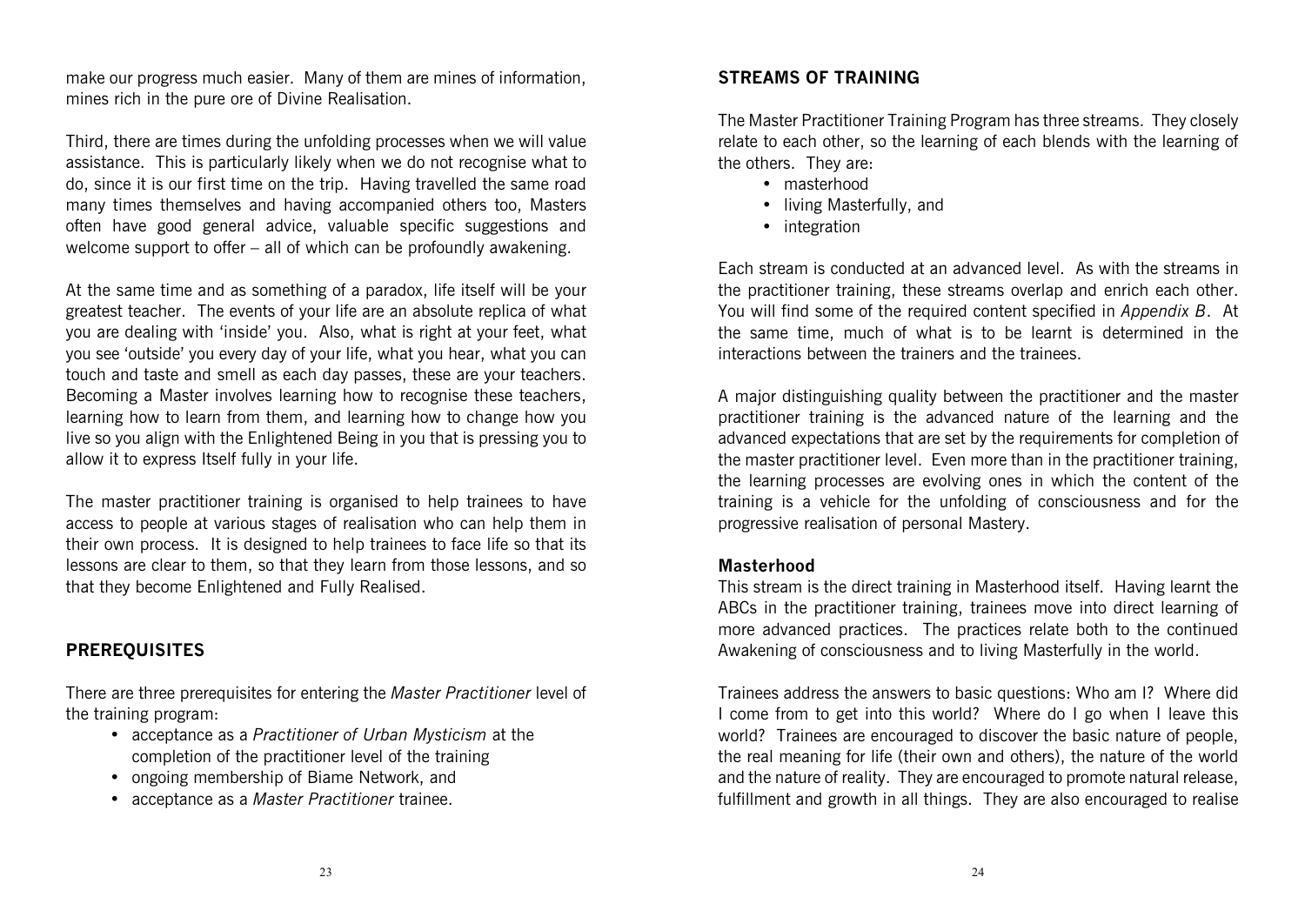the capacity to live continually with and in advanced states of consciousness.

The Trainee's progress determines the pace of the learning. It is the trainee's responsibility to keep the learning going. While very exciting and fulfilling, it is a very challenging and demanding process. Also, the expectation is that trainees will devote long periods each day to their personal spiritual practices. It is also expected that they will keep evolving their practices during their training, as and when the level of their Awakening requires it, so that they can continue learning to become One with the Divine.

Trainees who have a special area of interest, or special talents, are encouraged into advanced training in these areas, sometimes within the Network, sometimes outside it. Their Masterhood is expressed through the Masterful realisation of those special interests or talents.

#### **Living Masterfully**

In this stream, trainees receive help in integrating their developing Mastery into their day-to-day lives. This is fundamental in the realisation of Masterhood. The integration process involves special learning and application for most trainees. They need to learn how to live through the events of the day while flooding with the grace of Enlightenment. They need to learn to enrich what they do with that grace, and they need to learn how to enrich that grace with what they do. They also need to learn how to become and then to stay centered in their own Enlightened field during whatever they do.

The learning is a matter of drawing worldly life into Oneness with the transcendent states that are increasingly available to the trainee, and of drawing that Oneness with transcendent states into worldly life. It involves discovering that the so called inside and outside are part of the same whole; and it is a matter of realising that wholeness as an on-going experience of life. Living life needs to become being centered in the 'I AM'-here-and-now in such a way that all action arises naturally out of this

being state; doing for its own sake needs to subside into and be dissolved by the Divine.

#### **Integration**

This stream of the training is for helping trainees deal specifically with the unique requirements of their own progress. The Network's trainers use these sessions to help specify your particular needs at different stages of the unfolding process. The aim of this stream is the realisation of 'All is One'.

#### **Specific Requirements**

The requirements of the master practitioner training are both general and specific. They include:

- obtaining and learning the designated materials (recordings, books, courses, written material).
- participating in the free eMeditation Course run through the **Website**
- attending as many workshops as is feasible each year
- participating in the regular teleconferences for Master Practitioner Trainees (at least 5 per year), and
- regularly attending meditation sessions in your area (depending on availability).

*See Appendix B for lists of materials.*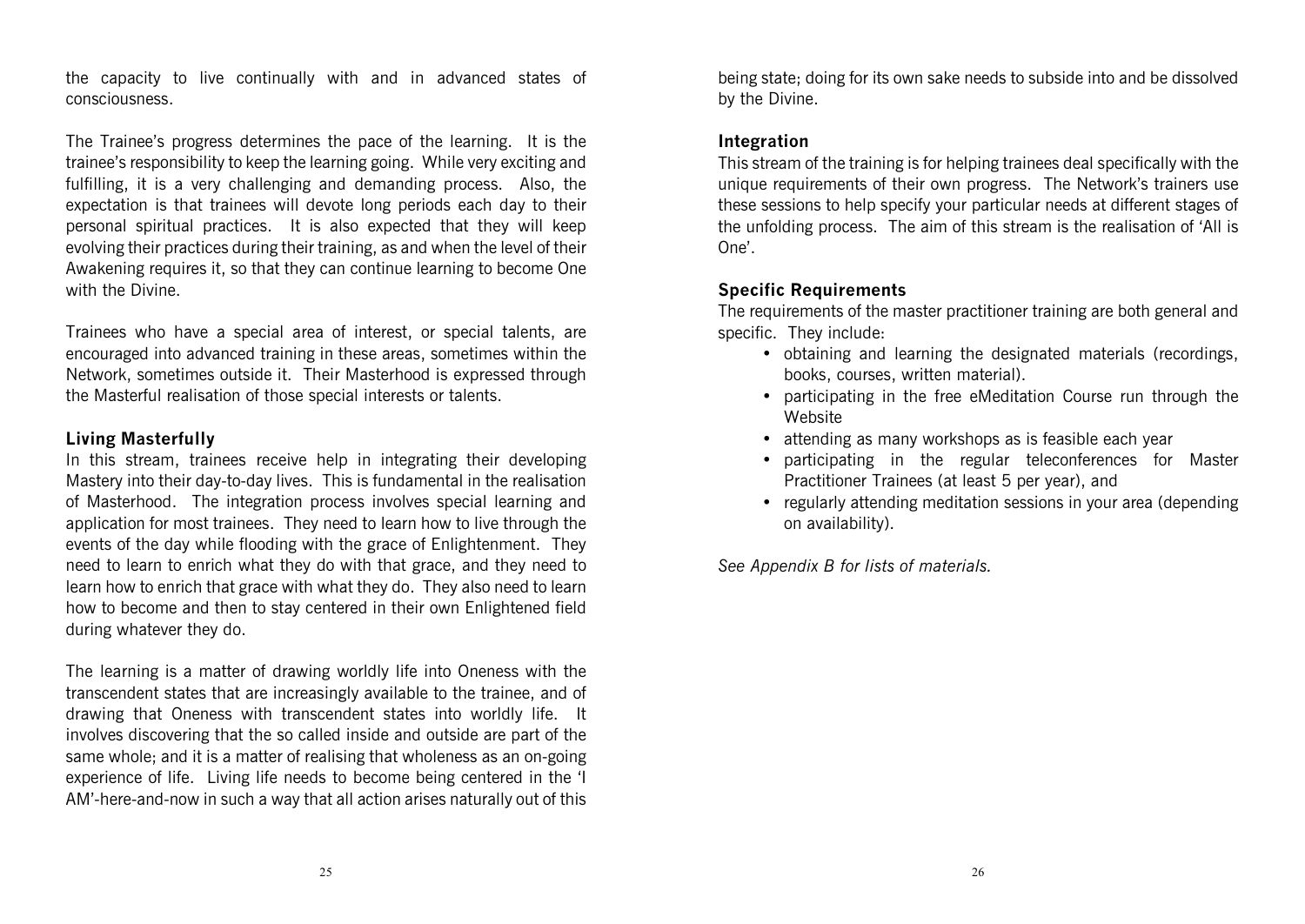## **PRINCIPAL TRAINERS**

There are several trainers available within the Network. As indicated, each has mastered certain aspects of living and makes himself or herself available to help others realise their version of the same Mastery. Ken and Elizabeth Mellor are the principal trainers. They oversee the whole program and monitor and train the other trainers.

Ken and Elizabeth have meditated for many years. After intensive training with several Meditation Masters, they became Masters of Meditation. Since then they have taught meditation to people internationally. They remain available to serve those in the Network who are interested in ongoing development and support for their own meditation practice and Awakening.

They originally worked as educators, counsellors and psychotherapists, then as writers, parent educators, business consultants and spiritual mentors. They have between them more than sixty years of experience in these types of work. They embody a unique integration of Eastern and Western ways of dealing with life. They have Mastered the trade of living life in a way that releases the Ultimate into every day urban living and make this Mastery available through the network's training program. They are urban mystics.

### **TERMINATING THE TRAINING**

Trainees may discontinue their training by:

- writing, telephoning, faxing or emailing their intention to stop to Biame Network Inc. in Australia, or
- not paying their membership and/or training fees when they are due.

Non-payment of fees and other charges will mean automatic termination of the training arrangement.

Biame Network Inc. may terminate a trainee's training by:

- first, discussing through mail, telephone or other means the issues that prompt the Network to consider terminating a trainee's training; then agreeing on an approach that will deal with the issues raised, as well as arranging a review period for reconsideration of the issues
- second, upon an unsatisfactory resolution of the issues, communicating verbally, in writing or electronically the intention to terminate the trainee's training after 30 days, if a response indicating a satisfactory resolution of the issues is not received within that time period.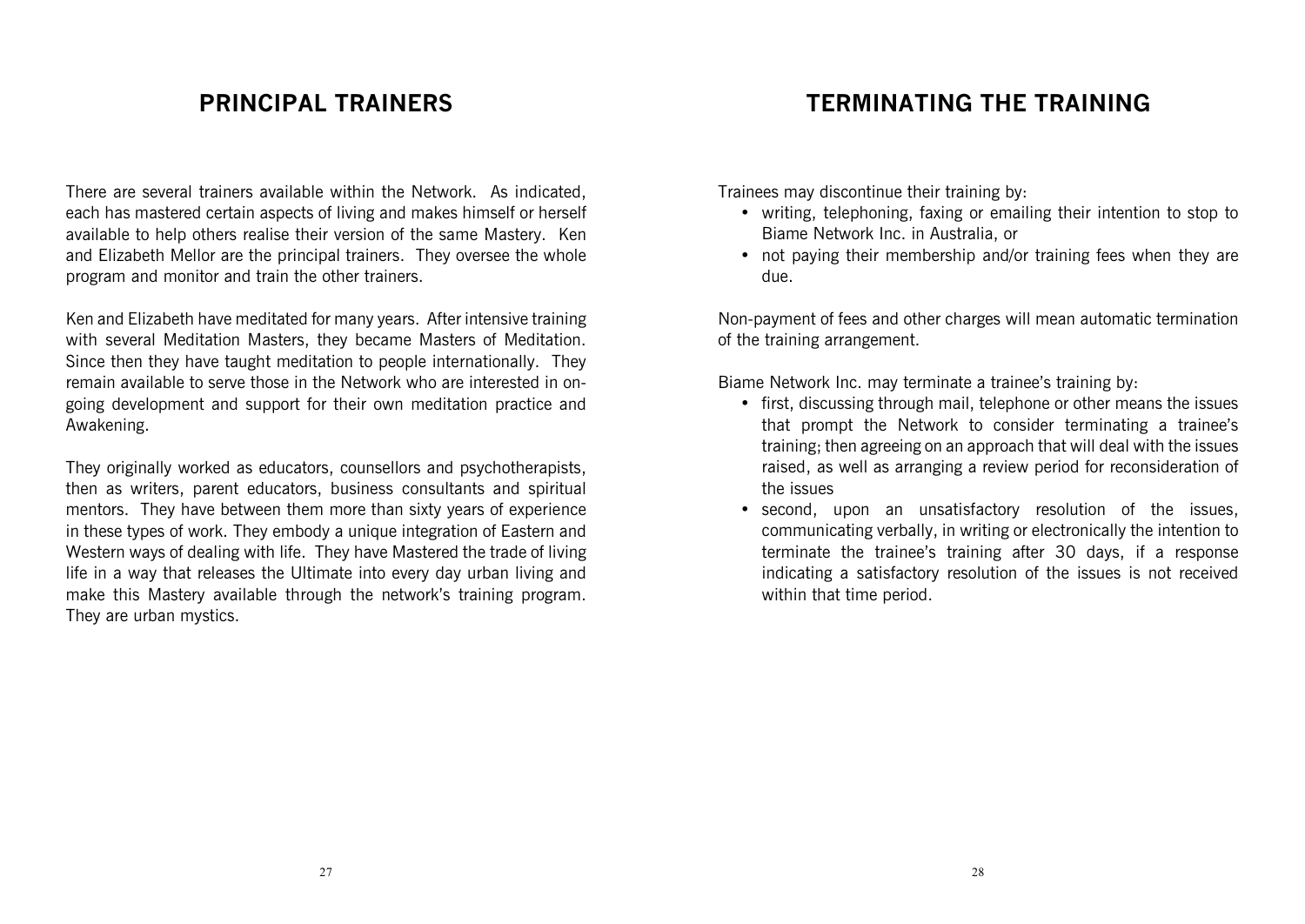# *APPENDIX A: Practitioner Training Required Learning*

Mastering the material in the list below is expected as part of the *practitioner training* in Biame Network's training program. This is necessary learning. The list is not complete, however, as other aspects of life also need to be mastered for a trainee to receive a certificate designating him or her as a *Practitioner of Urban Mysticism.* (Items may be deleted, replaced or added to at some stage.)

#### **BOOKS**

Berne, Eric – *Games People Play: The Psychology of Human Relationships* (Penguin Books, NY, 1964) ISBN 0 14 002768 8

Coelho, Paulo – *The Alchemist: A Fable about Following Your Dream* (Harper, San Francisco, 1993) ISBN 0 06 250217 4

Karcher, Stephen – *The I Ching Plain and Simple: A Guide to Working* with the Oracle of Change (Harper Collins, London, 1997) ISBN 000 716565 X

McCaffrey, Anne – *To Ride Pegasus* (Orbit Books, London, 1973) ISBN 0 7221 5967 6

McCaffrey, Anne – *Pegasus in Flight* (Corgi Books, Great Britain, 1992) ISBN 0 552 13807 X

McCaffrey, Anne – *Pegasus in Space* (Bantam Press, London, 2000) ISBN 0593 043278

Mellor, Elizabeth – *Oscar's Way* (Biame Network Inc., Seymour (Australia), 2005) ISBN 1 920892 91 5

Mellor, Ken & Elizabeth – *Teen Stages: How to guide the journey to adulthood* (Finch Publishing, Sydney, 2004) ISBN 1 876451 38 6

Mellor, Ken & Elizabeth – 'Reflections and Practices' in *Symbols of Love: I Ching for Lovers, Friends and Relationships by Stephen Karcher* (Little, Brown & Company, London, 2002) ISBN

Mellor, Ken & Elizabeth (2<sup>nd</sup> Edition) – ParentCraft: A practical guide to *raising children well* (Finch Publishing, Sydney, 2001) ISBN 1 876451 19 X

Mellor, Ken – *Another Day Younger: Five Rejuvenating Exercises from Tibet* (IMPG Inc.(Now Biame Network Inc.), Melbourne, 1996) ISBN 0 646 28088 0

Mellor, Ken - *Hatha Yoga for Westerners: Selected Postures and Sequences* (IMPG, Seymour (Australia), 1995) ISBN 0 646 25255 0

Mellor, Ken – *Pearls: Advice for the Path of Spiritual Awakening* (Biame Network Inc., Seymour (Australia), 2005) ISBN 1 920892 79 6

Mellor, Ken & Mellor, Elizabeth – *Meditation for Beginners* (Biame Network Inc., Seymour (Australia), 2007)

Mellor, Ken & Mellor, Elizabeth – *Personal Well Being* (Biame Network Inc., Seymour (Australia), 2007)

Mellor, Ken – *Taking Charge: Task Analysis, Option Development, Problem Solving* (PIT Press, Melbourne, 1980) (Available through Biame Network Inc., Seymour, Australia) ISBN 0 909257 20 5

Millman, Dan – *Way of the Peaceful Warrior: A book that changes lives* (H J Kramer, Inc., Tiburon, CA, 1984) ISBN 0 915811 00 6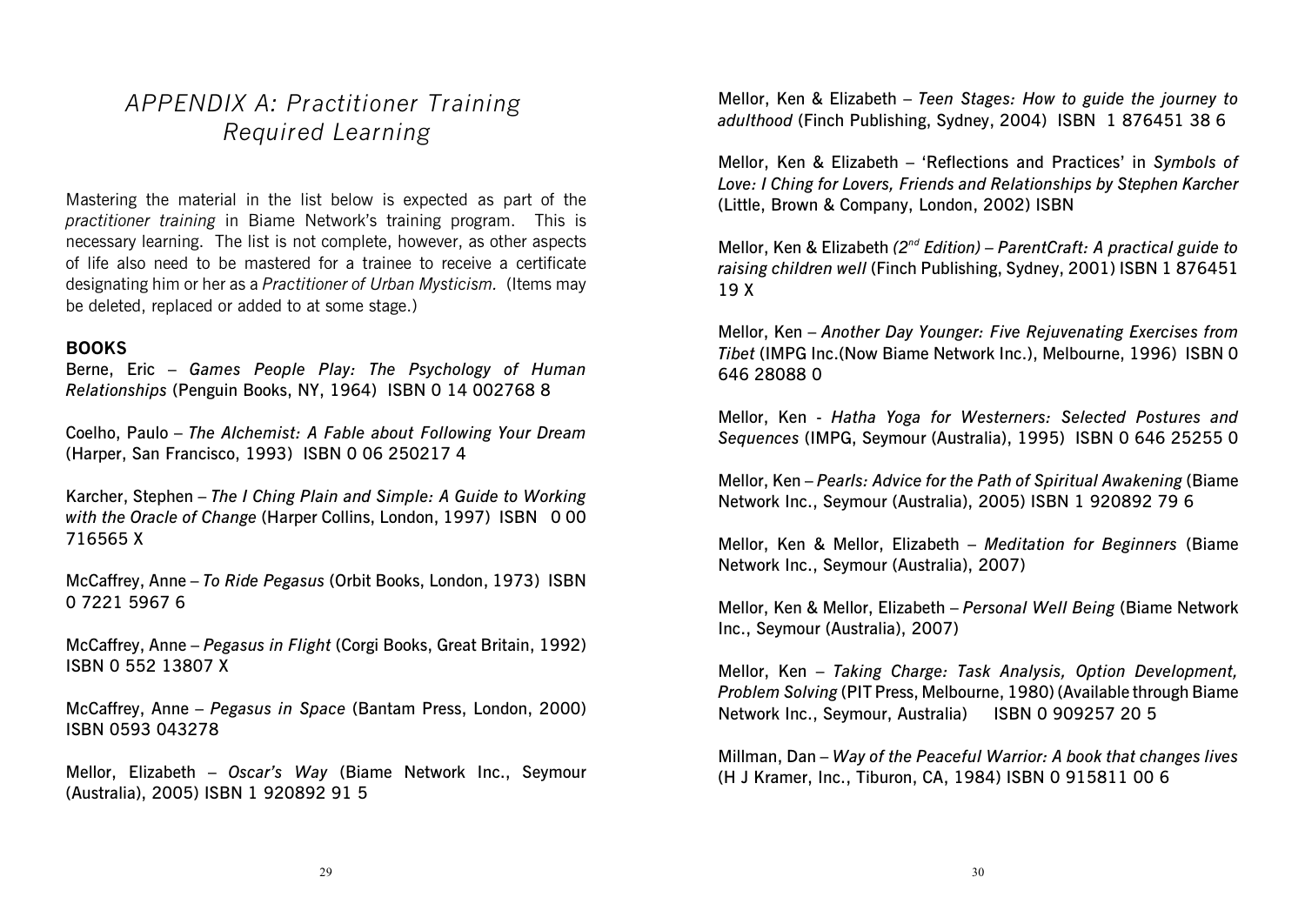Smark, Tony (AKA Arch Angel) – *Prosperity: An angelic guide to living abundantly* (Seraph Press, Vic. Australia, 2005) ISBN 0 9752443 0 2

Stewart, Ian and Joines, Vann – *TA Today: A New Introduction to Transactional Analysis* (Lifespace Publishing, Nottingham UK, 1987) ISBN 1 870244 00 1

#### **RECORDED MEDITATIONS**

Elizabeth Mellor: *Stepping Down the Light* (2000) (Learning how to access higher levels of consciousness while staying connected to the world)

Ken Mellor: *Relaxation Meditation* (1985) (For deep relaxation, pain relief, anxiety management)

Ken Mellor: *Creative Release Meditation* (1986) (Setting of goals and the resolution of conflict and the creation of inner alignment in relation to them)

Ken Mellor: *Loving Bond Meditation* (1987) (Narrated by Elizabeth Mellor) (Strengthening the bond between parents and babies (pre- and post-birth) and helping to deal with threatened miscarriages)

Ken Mellor: *Grounding Meditation* (1988) (Establishing and maintaining cognitive, emotional and physical balance, handling intense feelings (anxiety, panic, rage), staying alert and available each moment)

Ken Mellor: *Intimacy Meditation* (1988) (Fostering deep connections between partners, fostering empathic capacity in practitioners)

Ken Mellor: *Purifying Meditation* (1988) (Cleansing the energetic system, handling the 'toxic' effects of intensely charged environments; good for counsellors, therapists and other people-oriented helpers)

Ken Mellor: *Unifying Meditation* (1988) (Deep resolution of inner and outer conflicts of any sort)

Ken Mellor: *Vedic Mantra Meditation* (1992) (Initiation into an ancient mantra for meditation and profound spiritual awakening)

Ken Mellor: *Complete Health Meditation* (1992) (Harnessing inner resources to promote health and healing generally, and giving people a strategy to use to support themselves through surgery or the recovery from ill-health)

Ken Mellor: *I Am That Meditation* (1992) (Claiming the personal power projected onto people, situations, events, inner and out crises, and other inner experiences)

Ken Mellor: *Sublime Meditation* (1992) (For learning to release oneself into bliss, joy, love, wonder, wholeness and transcendence, for shifting center from suffering to joy)

Ken Mellor: *Earth to Beyond Meditation* (1992) (Learning to dissolve consciousness into the 'nothing' of the 'deeper' levels of the Self)

Ken Mellor: *Centering Meditation* (2002) (Learning to identify and live in the 'true self', to energise from inner sources of vitality and to stand in the presence of inner Being)

#### **COURSES**

*eMeditation Course* (Weekly meditations sent after registering for them on the Website)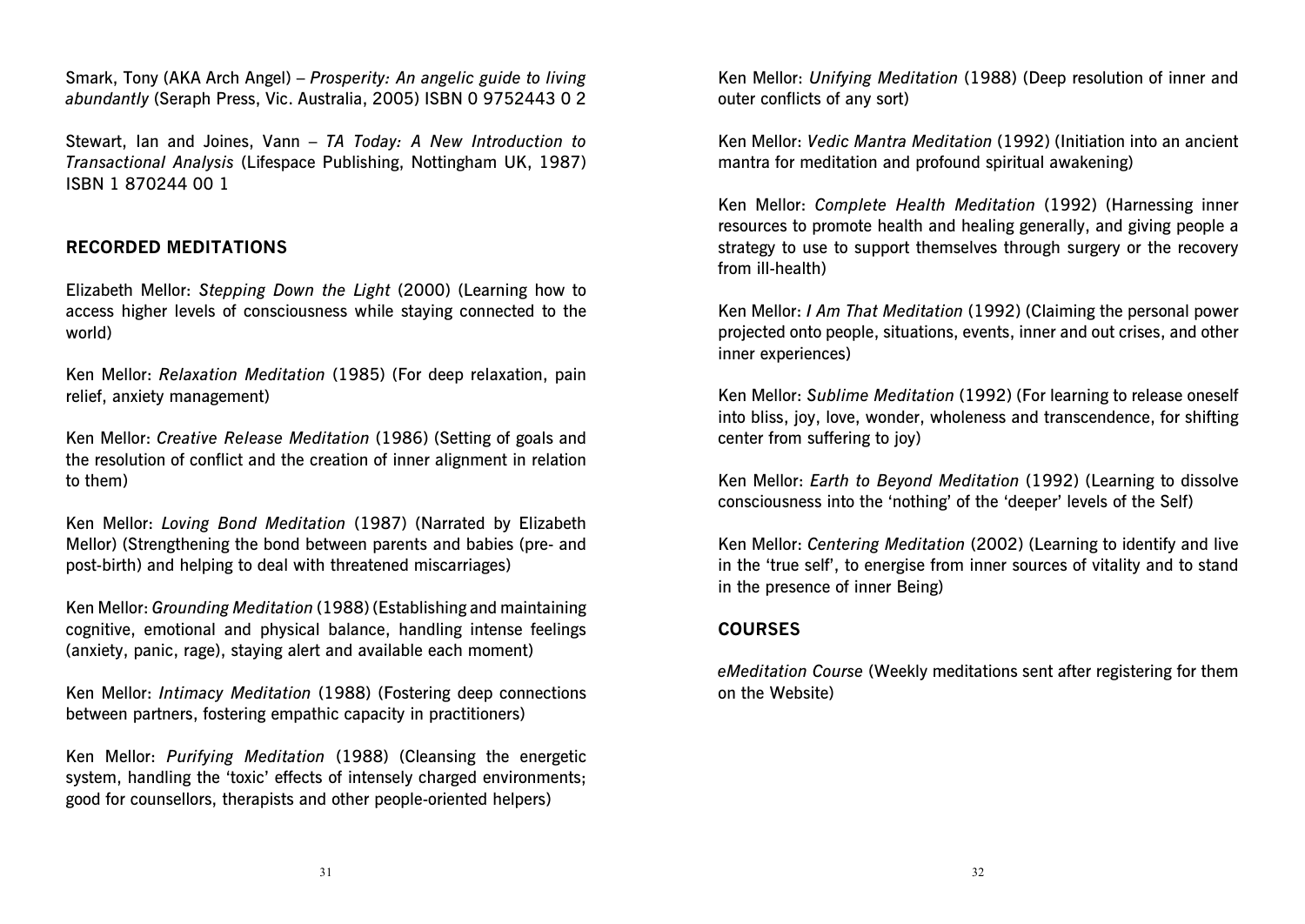# *APPENDIX B: Master Practitioner Training Required Learning*

Mastering the material in the list is expected as part of the *Master Practitioner Training* in Biame Network's training program. This is necessary learning and is not a complete list of what needs to be mastered for a trainee to receive a certificate designating him or her as a *Master of Urban Mysticism.* (Items may be deleted, replaced or added to at some stage.)

#### **BOOKS**

Atwater, P.M.H. with Morgan, David H. – *The Complete Idiot's Guide to Near-Death Experiences* (Alpha Books, Indianapolis, 2000) ISBN 0 02 863234 6

Caplan, Mariana – *Halfway Up the Mountain: The Error of Premature Claims to Enlightenment* (Hohm Press, Prescott, Arizona, 2001) ISBN 0 934252 91 2

Caplan, Mariana – *You Need a Guru? Understanding the Student-Teacher Relationship in an Era of False Prophets* (Thorsons, London, 2002) ISBN 0 00 711865 1

Karcher, Stephen – *Symbols of Love: I Ching for Lovers, Friends and Relationships* (Little Brown & Co., Great Britain, 2002) ISBN 0 316 85846 3

Karcher, Stephen – *Total I Ching: Myths for Change* (Time Warner, Great Britain, 2003) ISBN 0 316 72431 9

Kornfield, Jack – *A Path with Heart: A guide Through the Perils and Promises of Spiritual Life* (Rider, London, 1994) ISBN 0 7126 7430 6

Kornfield, Jack – *After the Ecstasy the Laundry: How the Heart Grows Wise on the Spiritual Path* (Bantam Books, NY, 2000) ISBN 0 553 10290 7

Longaker, Christine – *Facing Death and Finding Hope: A Guide to the Emotional and Spiritual Care of the Dying* (Century, London, 1997) ISBN 0 7126 78808

Maitri, Sandra – *The Spiritual Dimension of the Enneargram: Nine Faces of the Soul* (Jeremy P. Tarcher/Putnam, NY, 2001) ISBN 1 542 081 6

Mellor, Ken & Elizabeth – *ParentCraft: A practical guide to raising children well* (2<sup>nd</sup> Edition) (Finch Publishing, Sydney, 2001) ISBN 1 876451 19X

Mellor, Ken & Mellor, Elizabeth – *Teen Stages: How to guide the journey to adulthood* (Finch Publishing, Sydney, 2004) ISBN 1 876451 38 6

Nisargadatta, Sri – *I Am That* (Acorn Press, Durham, 1973) ISBN 0 89386 022 0

Pearsall, Paul – *The Heart's Code* (Broadway Books, NY, 1998) ISBN 0 7679 0077 4 (Hard Cover)

Sams, Jamie – *Dancing the Dream: The Seven Sacred Paths of Human Transformation* (Harper, San Francisco, 1998) ISBN 0 06 251514 4

Sogyal Rinpoche – *The Tibetan Book of the Living and Dying* (Rider, London, 1992) ISBN 0 7126 5437 2

Taimni, I.K. – *The Science of Yoga: The Yoga Sutras of Patanjali in Sanskrit with Transliteration in Roman, Translation in English and Commentary* (Quest Book, Theosophical Publishing House, Madras, India, 1961) ISBN 0 8356 0023 8